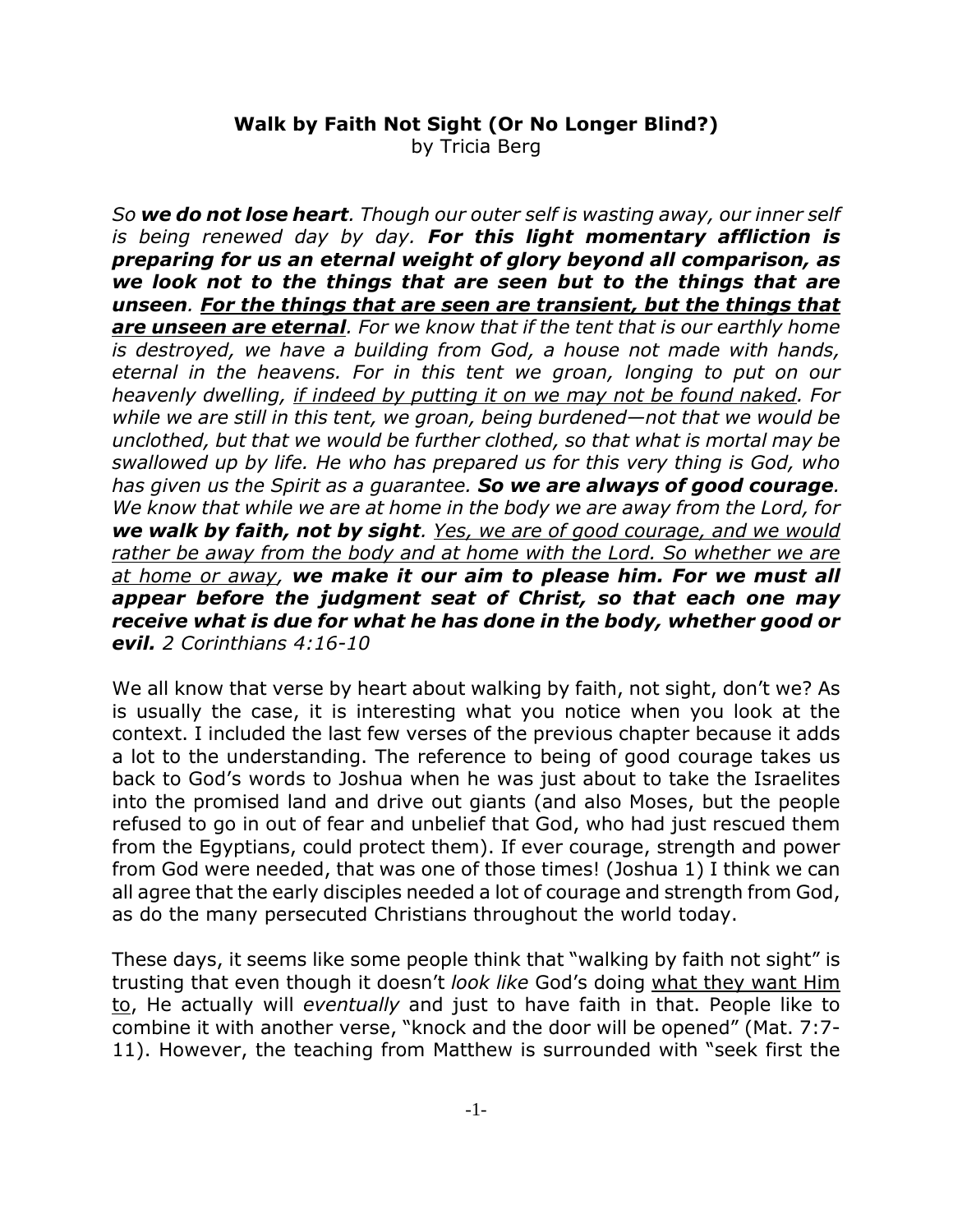kingdom of God" and "God already knows what we need" from Matt. 6 and "enter through the narrow door," "not everyone who says 'Lord, Lord' will enter the kingdom," "beware of false prophets," and "do what Jesus says after you hear His words" later in Matt. 7. So obviously God wouldn't tell us not to worry even about food and clothing, and about what will happen tomorrow, but rather to seek FIRST to please and serve Him, and then turn around and encourage us to boldly "claim" whatever we think we need (or just want) from Him and it's ours.

*"Therefore I tell you, do not be anxious about your life, what you will eat or what you will drink, nor about your body, what you will put on. Is not life more than food, and the body more than clothing? Look at the birds of the air: they neither sow nor reap nor gather into barns, and yet your heavenly Father feeds them. Are you not of more value than they? And which of you by being anxious can add a single hour to his span of life? And why are you anxious about clothing? Consider the lilies of the field, how they grow: they neither toil nor spin, yet I tell you, even Solomon in all his glory was not arrayed like one of these. But if God so clothes the grass of the field, which today is alive and tomorrow is thrown into the oven, will he not much more clothe you, O you of little faith? Therefore do not be anxious, saying, 'What shall we eat?' or 'What shall we drink?' or 'What shall we wear?' For the Gentiles seek after all these things, and your heavenly Father knows that you need them all. But seek first the kingdom of God and his righteousness, and all these things will be added to you. Therefore do not be anxious about tomorrow, for tomorrow will be anxious for itself. Sufficient for the day is its own trouble." Matthew 6:20-34*

*Rejoice in the Lord always; again I will say, rejoice. Let your reasonableness be known to everyone. The Lord is at hand; do not be anxious about anything, but in everything by prayer and supplication with thanksgiving let your requests be made known to God. And the peace of God, which surpasses all understanding, will guard your hearts and your minds in Christ Jesus. Philippians 4:4-7*

People like to support their preferred spin on the "ask, knock and receive" with the parable of the persistent widow. There is nothing wrong with trusting God, of course. The problem is when we want to "name and claim" "promises" out of context. As we can see by the widow illustration given by Jesus, the woman is seeking JUSTICE. She has done nothing wrong, but is suffering due to the misdeeds of someone else. She is not taking matters into her own hands, but is being persistent in pursuing justice through the proper channels.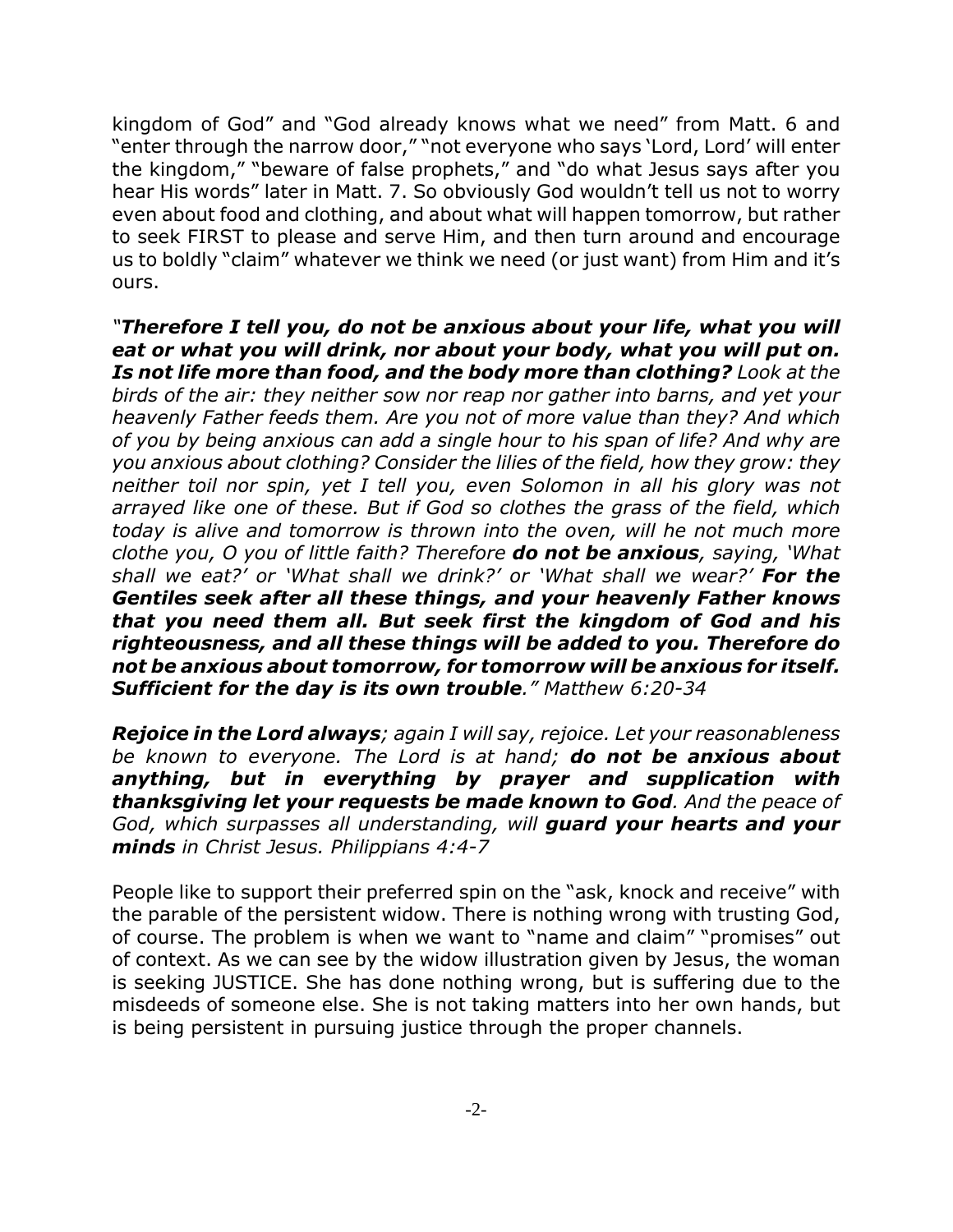*And he told them a parable to the effect that they ought always to pray and not lose heart. He said, "In a certain city there was a judge who neither feared God nor respected man. And there was a widow in that city who kept coming to him and saying, 'Give me justice against my adversary.' For a while he refused, but afterward he said to himself, 'Though I neither fear God nor respect man, yet because this widow keeps bothering me, I will give her justice, so that she will not beat me down by her continual coming.'" And the Lord said, "Hear what the unrighteous judge says. And will not God give justice to his elect, who cry to him day and night? Will he delay long over them? I tell you, he will give justice to them speedily. Nevertheless, when the Son of Man comes, will he find faith on earth?" Luke 18:1-8*

When David was going to avenge himself on Nabal, He thanked Abigail that God used her to stop him. (1Sam. 25) David later restrained one of his men from taking vengeance on his behalf, similar to when Jesus later healed the ear of the servant in the Garden of Gethsemane. (2Sam. 16:5-14, Luke 22:47-53, Matt. 26:51-52) OUR judge is God, who is a FAIR judge who will not ignore our requests for His intervention according to His PERFECT will. We should pray faithfully and wait upon His answer, knowing He hears us and loves us, keeping in mind that He knows better than we do what we need and what is the best way to handle our problem.

*Let love be genuine. Abhor what is evil; hold fast to what is good. Love one another with brotherly affection. Outdo one another in showing honor. Do not be slothful in zeal, be fervent in spirit, serve the Lord. Rejoice in hope, be patient in tribulation, be constant in prayer. Contribute to the needs of the saints and seek to show hospitality. Bless those who persecute you; bless and do not curse them. Rejoice with those who rejoice, weep with those who weep. Live in harmony with one another. Do not be haughty, but associate with the lowly. Never be wise in your own sight. Repay no one evil for evil, but give thought to do what is honorable in the sight of all. If possible, so far as it depends on you, live peaceably with all. Beloved, never avenge yourselves, but leave it to the wrath of God, for it is written, "Vengeance is mine, I will repay, says the Lord." To the contrary, "if your enemy is hungry, feed him; if he is thirsty, give him something to drink; for by so doing you will heap burning coals on his head." Do not be overcome by evil, but overcome evil with good. Romans 12:9-21*

Another favorite Bible verse for people to quote as proof that God will give them what they want is "believe you have what you ask or you won't receive it." That context is very interesting, since what is being asked for is WISDOM–but people who are fascinated with *things* don't even think to consult God for advice (or if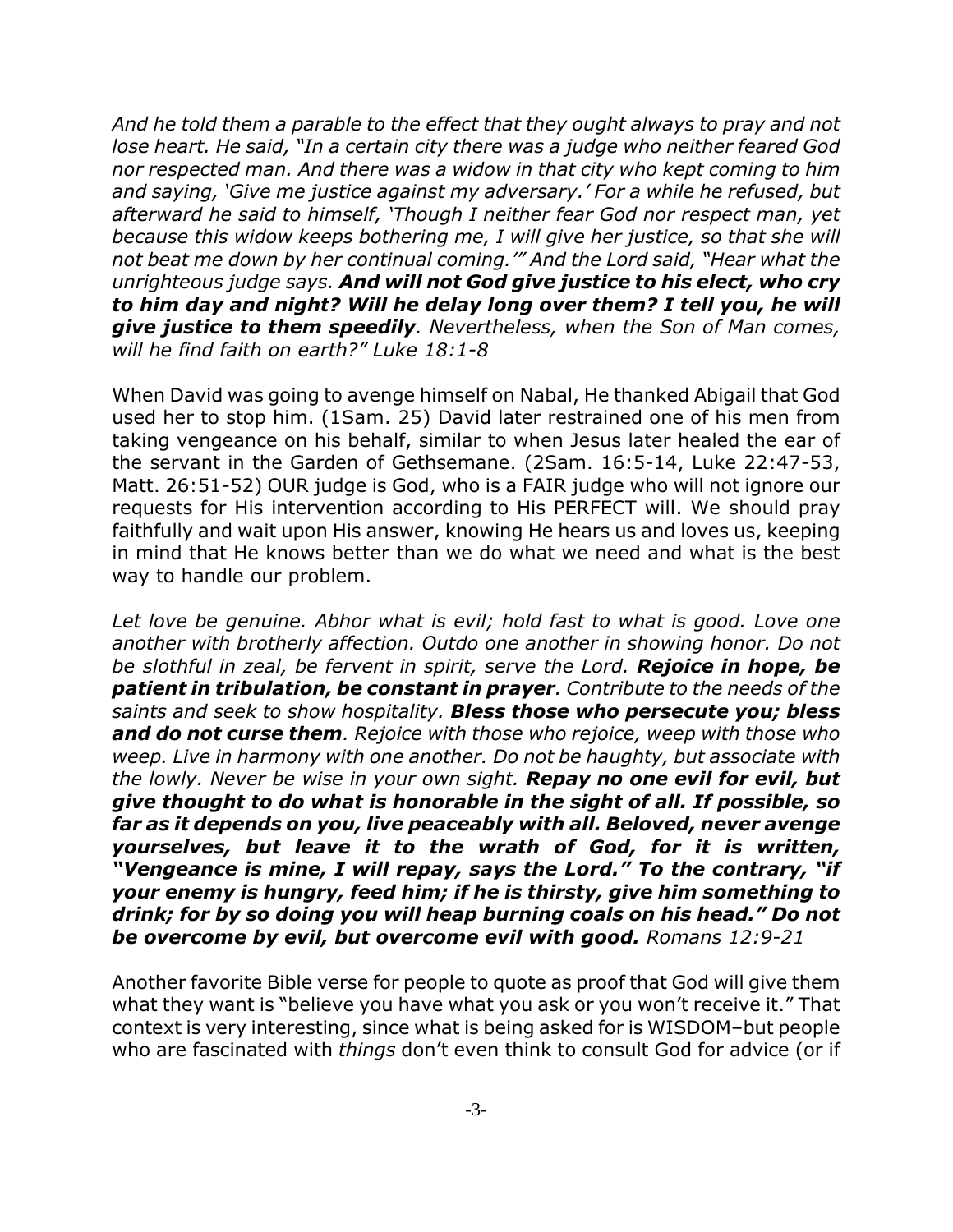they do, they want it NOW–"Quick, God, should I buy this? Unless you give me a clear sign, I'll assume the answer is 'yes'"). The passage again includes the exhortation to endure suffering, which is for our good when we consider what our end goal is.

*Consider it pure joy, my brothers and sisters, whenever you face trials of many kinds, because you know that the testing of your faith produces perseverance. Let perseverance finish its work so that you may be mature and complete, not lacking anything. If any of you lacks wisdom, you should ask God, who gives generously to all without finding fault, and it will be given to you. But when you ask, you must believe and not doubt, because the one who doubts is like a wave of the sea, blown and tossed by the wind. That person should not expect to receive anything from the Lord. Such a person is double-minded and unstable in all they do. James 1:2-8*

Jesus told the disciples if they had faith without doubting, they would receive what they asked for. The examples given were not about getting just anything we want, but the kinds of things we might need and ask for if we were fighting giants like David and Joshua. David declined the offer to wear King Saul's armor, but went into battle trusting ONLY in God. (1Sam. 17) We are protected from attacks *from without* (and from within) when we have on the full armor of God–the battle is HIS.

*In the morning, as he was returning to the city, he became hungry. And seeing a fig tree by the wayside, he went to it and found nothing on it but only leaves. And he said to it, "May no fruit ever come from y* They didn't seem to realize that if you get the inside clean, the outside will be cleansed along with it. They didn't know Jesus could see right into their wicked hearts! (Matt. 9:4) They actually thought He should be impressed with their righteous acts. (Matt. 23) *ou again!" And the fig tree withered at once. When the disciples saw it, they marveled, saying, "How did the fig tree wither at once?" And Jesus answered them, "Truly, I say to you, if you have faith and do not doubt, you will not only do what has been done to the fig tree, but even if you say to this mountain, 'Be taken up and thrown into the sea,' it will happen. And whatever you ask in prayer, you will receive, if you have faith." Matthew 21:18-22*

*What then shall we say to these things? If God is for us, who can be against us? He who did not spare his own Son but gave him up for us all, how will he not also with him graciously give us all things? Who shall bring any charge against God's elect? It is God who justifies. Who is to condemn? Christ Jesus is the one who died—more than that, who was raised—who is at the right hand of God, who indeed is interceding for us. Who*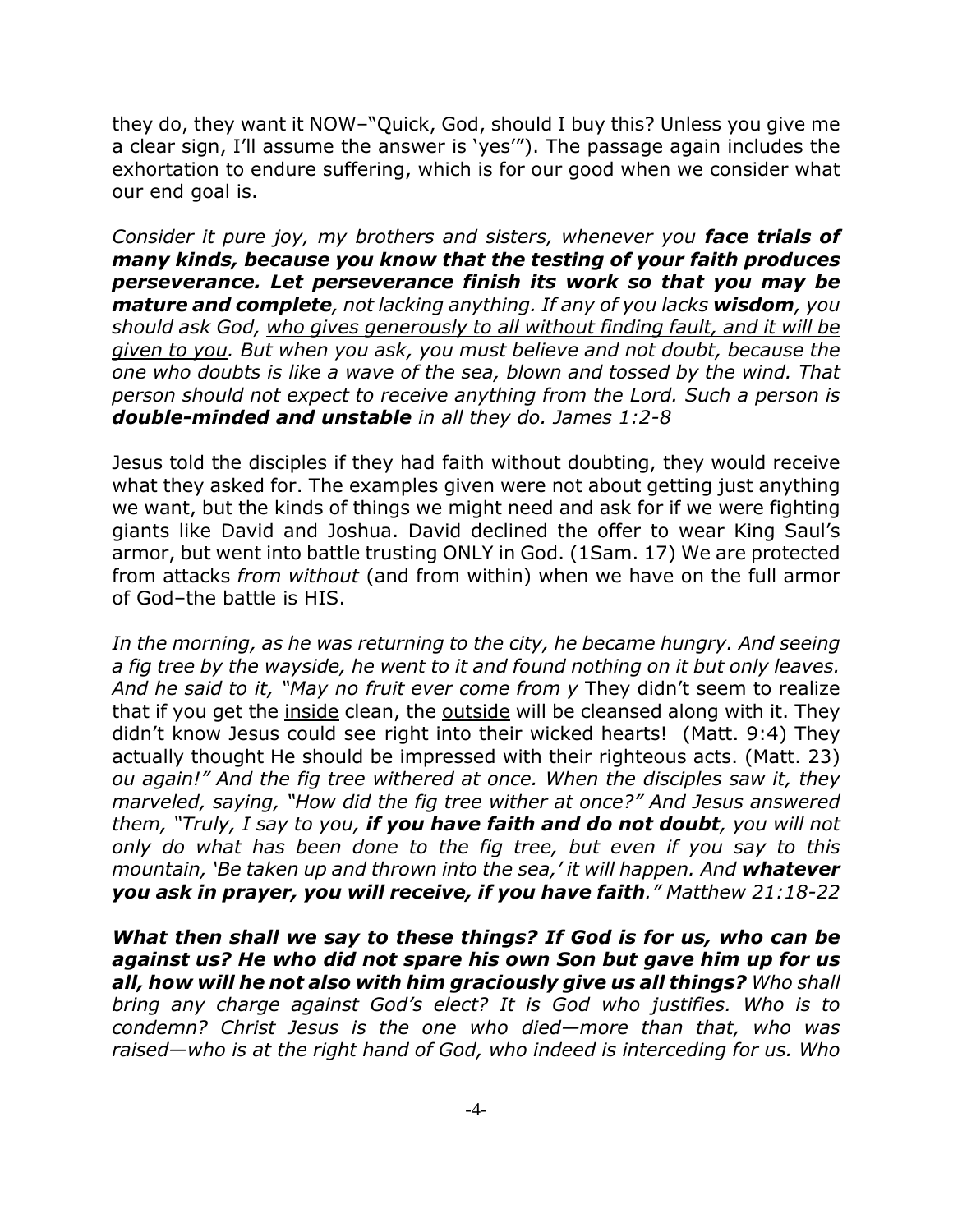*shall separate us from the love of Christ? Shall tribulation, or distress, or persecution, or famine, or nakedness, or danger, or sword? As it is written, "For your sake we are being killed all the day long; we are regarded as sheep to be slaughtered." No, in all these things we are more than conquerors through him who loved us. For I am sure that neither death nor life, nor angels nor rulers, nor things present nor things to come, nor powers, nor height nor depth, nor anything else in all creation, will be able to separate us from the love of God in Christ Jesus our Lord. Romans 8:31-39*

*Submit yourselves therefore to God. Resist the devil, and he will flee from you. Draw near to God, and he will draw near to you. Cleanse your hands, you sinners, and purify your hearts, you double-minded. Be wretched and mourn and weep. Let your laughter be turned to mourning and your joy to gloom. Humble yourselves before the Lord, and he will exalt you. James 4:7-10*

*Finally, be strong in the Lord and in his mighty power. Put on the full armor of God, so that you can take your stand against the devil's schemes. For our struggle is not against flesh and blood, but against the rulers, against the authorities, against the powers of this dark world and against the spiritual forces of evil in the heavenly realms. Therefore put on the full armor of God, so that when the day of evil comes, you may be able to stand your ground, and after you have done everything, to stand. Stand firm then, with the belt of truth buckled around your waist, with the breastplate of righteousness in place, and with your feet fitted with the readiness that comes from the gospel of peace. In addition to all this, take up the shield of faith, with which you can extinguish all the flaming arrows of the evil one. Take the helmet of salvation and the sword of the Spirit, which is the word of God. And pray in the Spirit on all occasions with all kinds of prayers and requests. With this in mind, be alert and always keep on praying for all the Lord's people. Pray also for me, that whenever I speak, words may be given me so that I will fearlessly make known the mystery of the gospel, for which I am an ambassador in chains. Pray that I may declare it fearlessly, as I should. Ephesians 6:10-20*

If the answer is "no" when we ask for something, we should be just as grateful as when it is "yes." In His great love for us, God is sparing us from having our own way when we don't actually know what is best–but He knows it ALL from beginning to end. Even when there is death, that can be a blessing compared to what would have been, which only He knows. (Isaiah 57:1-2) We have to believe and remember always that He is GOOD, no matter what happens.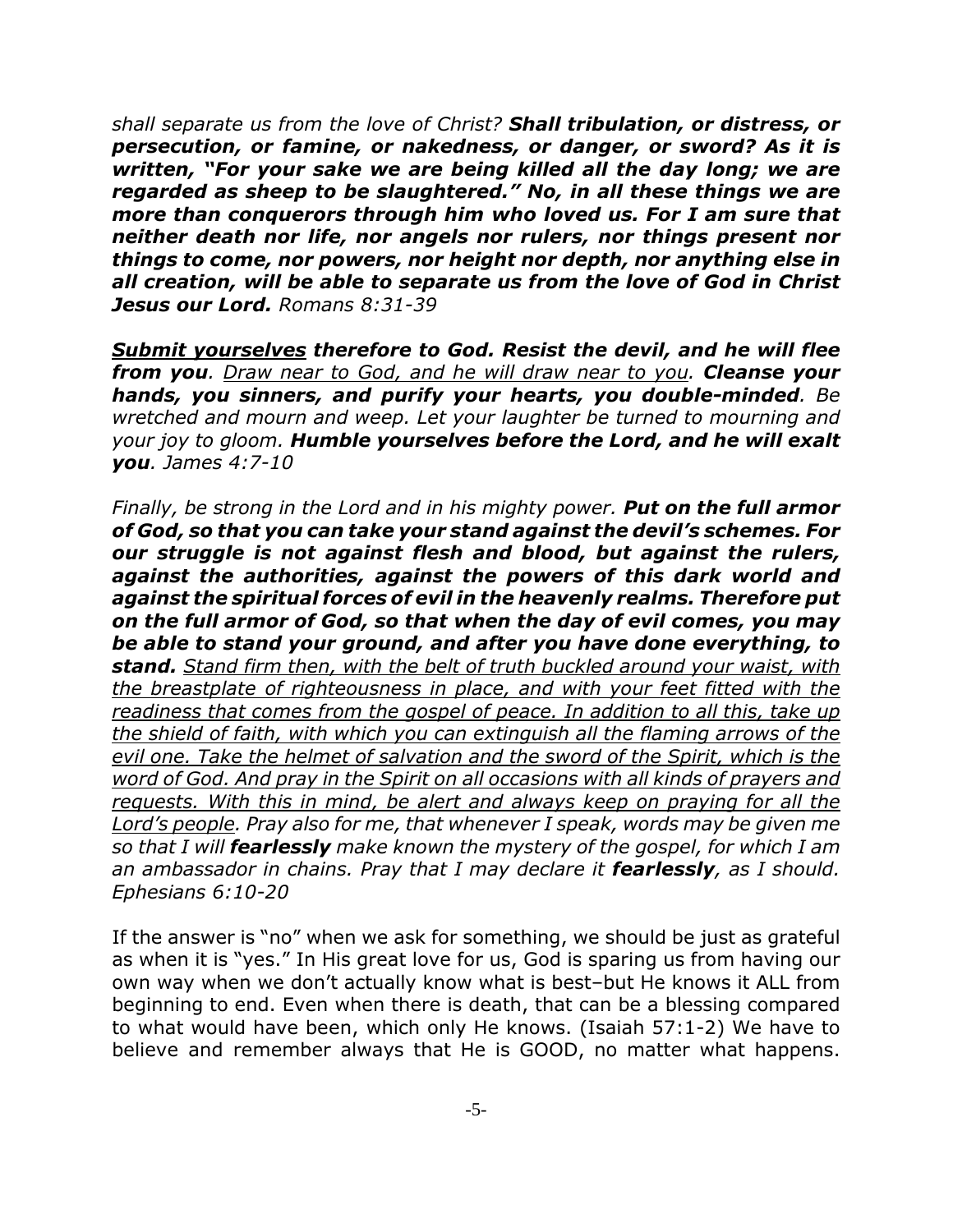(Psalm 111:10) I personally believe that Psalm 101 is partially prophetic, just as many portions of the Psalms are–in this case, about the millennial (and also eternal) kingdom. (Luke 24:27, Luke 24:44, Ezek. 44, Isaiah 65:20, Isaiah 66:18-24, Rev. 21:22-27, Rev. 22:14-15)

*Make a joyful noise to the LORD, all the earth! Serve the LORD with gladness! Come into his presence with singing! Know that the LORD, he is God! It is he who made us, and we are his; we are his people, and the sheep of his pasture. Enter his gates with thanksgiving, and his courts with praise! Give thanks to him; bless his name! For the LORD is good; his steadfast love endures forever, and his faithfulness to all generations. 101:1 I will sing of steadfast love and justice; to you, O LORD, I will make music. I will ponder the way that is blameless. Oh when will you come to me? I will walk with integrity of heart within my house; I will not set before my eyes anything that is worthless. I hate the work of those who fall away; it shall not cling to me. A perverse heart shall be far from me; I will know nothing of evil. Whoever slanders his neighbor secretly I will destroy. Whoever has a haughty look and an arrogant heart I will not endure. I will look with favor on the faithful in the land, that they may dwell with me; he who walks in the way that is blameless shall minister to me. No one who practices deceit shall dwell in my house; no one who utters lies shall continue before my eyes. Morning by morning I will destroy all the wicked in the land, cutting off all the evildoers from the city of the LORD. Psalm 100:1-101:8*

Another verse people LOVE is "God works all things out for our good," so let's look at that in context as well. The first thing that pops out is that this passage concerns God's children (who love Him) and that suffering for Jesus' sake is to be expected prior to sharing His glory. His children have the Holy Spirit dwelling in them, who knows the mind of God so that the requests of His children can be made in accordance with His will. (1Cor. 2:10-16) That doesn't mean we won't ever ask for something we shouldn't, but the more we are walking in the Spirit, the more likely it will be that we want the same things God wants. The very most important thing "for our good" that all of us should be seeking is to be good and faithful servants–such that God receives glory from our lives, and we receive an inheritance in heaven that will last forever. This involves suffering, since our faith must be tested and proven genuine, even during temptation or persecution.

## *The Spirit himself testifies with our spirit that we are God's children. Now if we are children, then we are heirs—heirs of God and co-heirs with Christ, if indeed we share in his sufferings in order that we may*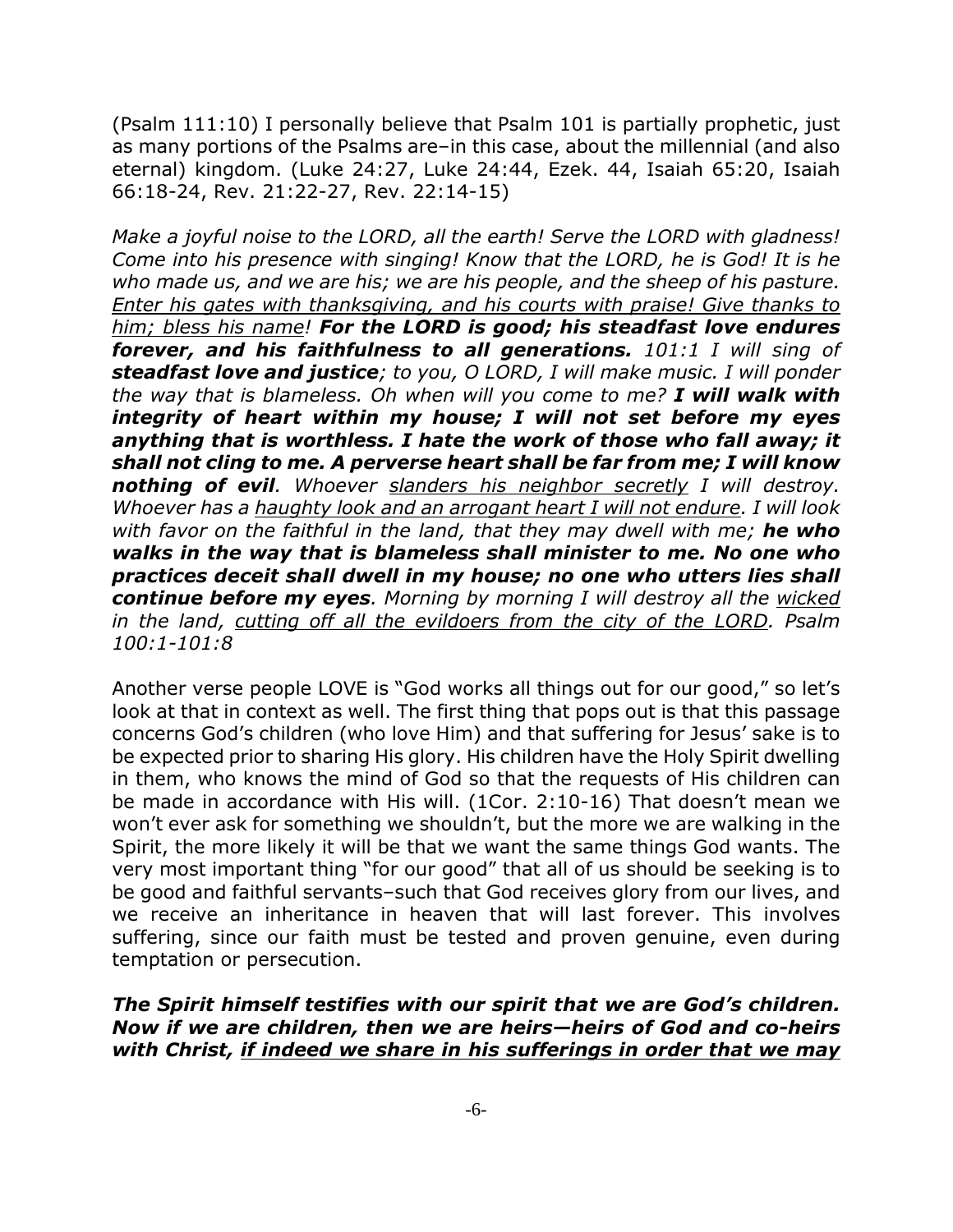*also share in his glory. I consider that our present sufferings are not worth comparing with the glory that will be revealed in us. For the creation waits in eager expectation for the children of God to be revealed. For the creation was subjected to frustration, not by its own choice, but by the will of the one who subjected it, in hope that the creation itself will be liberated from its bondage to decay and brought into the freedom and glory of the children of God. We know that the whole creation has been groaning as in the pains of childbirth right up to the present time. Not only so, but we ourselves, who have the firstfruits of the Spirit, groan inwardly as we wait eagerly for our adoption to sonship, the redemption of our bodies. For in this hope we were saved. But hope that is seen is no hope at all. Who hopes for what they already have? But if we hope for what we do not yet have, we wait for it patiently. In the same way, the Spirit helps us in our weakness. We do not know what we ought to pray for, but the Spirit himself intercedes for us through wordless groans. And he who searches our hearts knows the mind of the Spirit, because the Spirit intercedes for God's people in accordance with the will of God. And we know that in all things God works for the good of those who love him, who have been called according to his purpose. Romans 8:16-28*

Our treasure is in heaven, and that includes the crown of righteousness that Paul said we should all fight the good fight and run the good race to pursue as a prize. Jesus cautioned even the faithful Church at Philadelphia not to let anyone take theirs! Wow. So like it says above, we hope for these rewards but we haven't received them yet. We need to be steadfast until the end to actually come into our inheritance.

*Do you not know that in a race all the runners run, but only one receives the prize? So run that you may obtain it. Every athlete exercises self-control in all things. They do it to receive a perishable wreath, but we an imperishable. So I do not run aimlessly; I do not box as one beating the air. But I discipline my body and keep it under control, lest after preaching to others I myself should be disqualified. 1 Corinthians 9:24-27*

*For I am already being poured out as a drink offering, and the time of my departure has come. I have fought the good fight, I have finished the race, I have kept the faith. Henceforth there is laid up for me the crown of righteousness, which the Lord, the righteous judge, will award to me on that Day, and not only to me but also to all who have loved his appearing. 2 Timothy 4:6-8*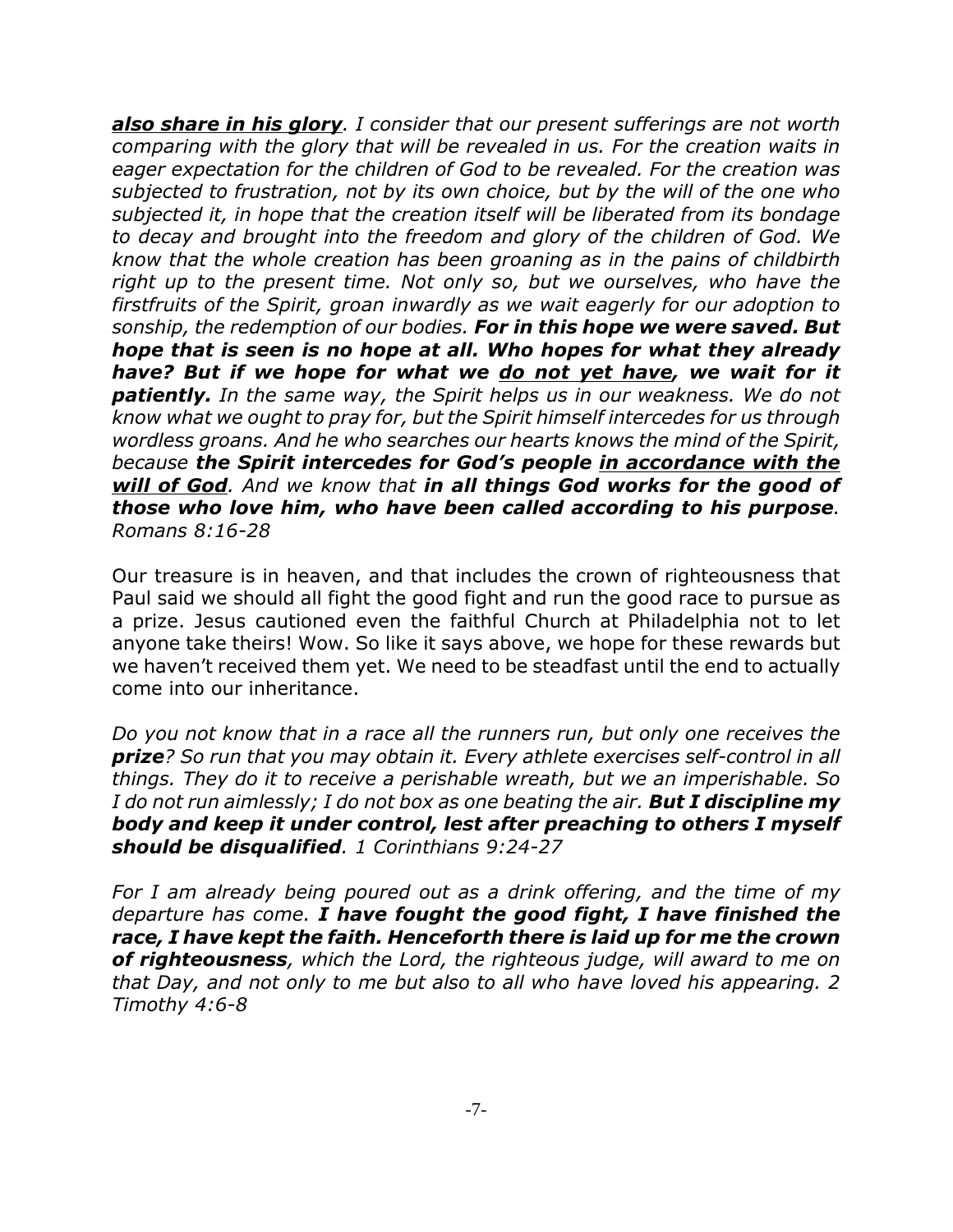*Because you have kept my word about patient endurance, I will keep you from the hour of trial that is coming on the whole world, to try those who dwell on the earth. I am coming soon. Hold fast what you have, so that no one may seize your crown. The one who conquers, I will make him a pillar in the temple of my God. Never shall he go out of it, and I will write on him the name of my God, and the name of the city of my God, the new Jerusalem, which comes down from my God out of heaven, and my own new name. He who has an ear, let him hear what the Spirit says to the churches.' Revelation 3:10-13*

#### *Blessed is the man who remains steadfast under trial, for when he has stood the test he will receive the crown of life, which God has promised to those who love him. James 1:12*

*But recall the former days when, after you were enlightened, you endured a hard struggle with sufferings, sometimes being publicly exposed to reproach and affliction, and sometimes being partners with those so treated. For you had compassion on those in prison, and you joyfully accepted the plundering of your property, since you knew that you yourselves had a better possession and an abiding one. Therefore do not throw away your confidence, which has a great reward. For you have need of endurance, so that when you have done the will of God you may receive what is promised. For, "Yet a little while, and the coming one will come and will not delay; but my righteous one shall live by faith, and if he shrinks back, my soul has no pleasure in him." But we are not of those who shrink back and are destroyed, but of those who have faith and preserve their souls. Hebrews 10:32-39*

*For it is impossible, in the case of those who have once been enlightened, who have tasted the heavenly gift, and have shared in the Holy Spirit, and have tasted the goodness of the word of God and the powers of the age to come, and then have fallen away, to restore them again to repentance, since they are crucifying once again the Son of God to their own harm and holding him up to contempt. For land that has drunk the rain that often falls on it, and produces a crop useful to those for whose sake it is cultivated, receives a blessing from God. But if it bears thorns and thistles, it is worthless and near to being cursed, and its end is to be burned. Though we speak in this way, yet in your case, beloved, we feel sure of better things—things that belong to salvation. For God is not unjust so as to overlook your work and the love that you have shown for his name in serving the saints, as you still do. And we desire each one of you to show the same earnestness to have the full assurance of hope until the end, so that you may not be sluggish, but imitators of those who through faith and patience inherit the promises. Hebrews 6:4-12*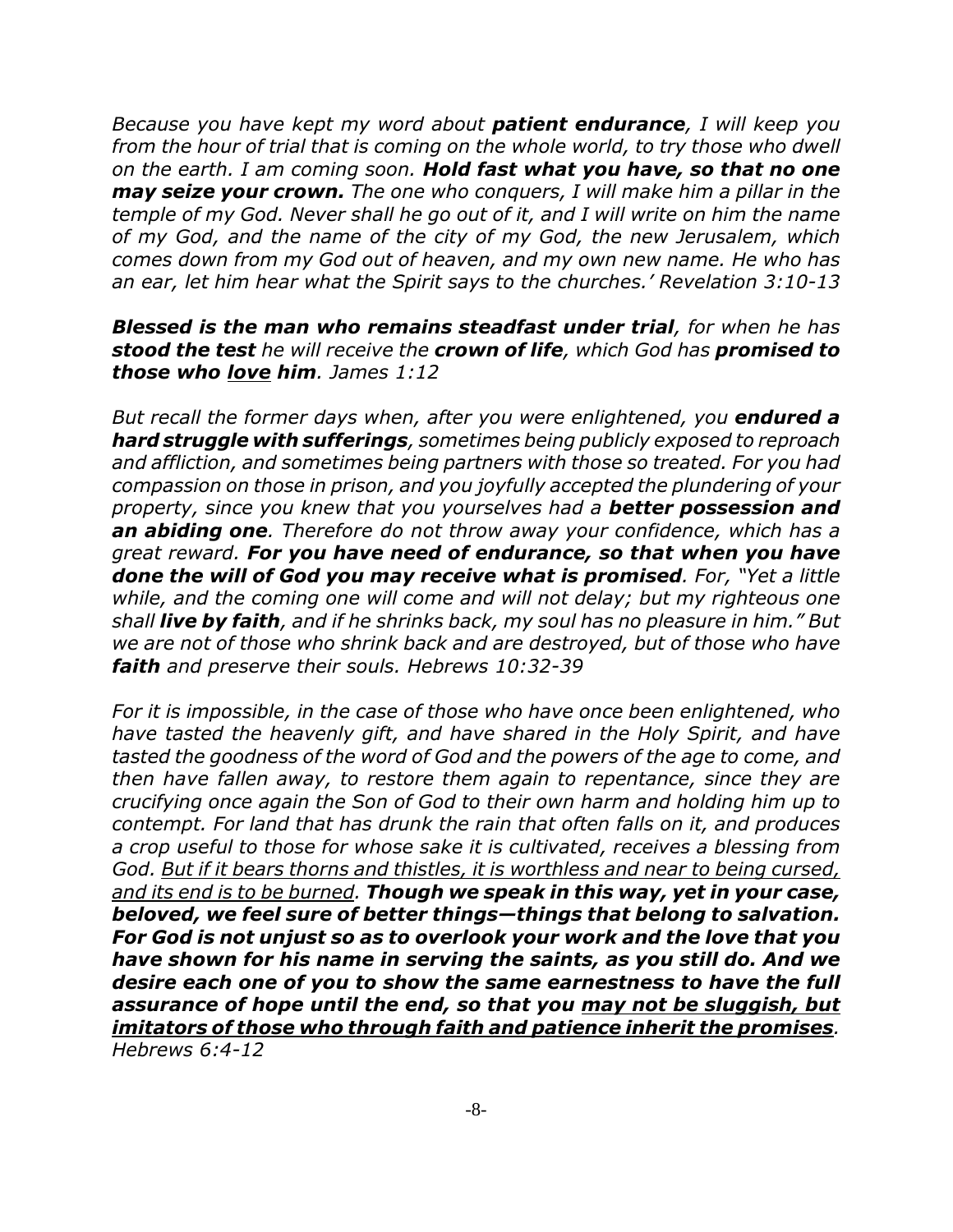So since our highest priority is to glorify God with these short lives of ours, and our reward is kept in heaven for us, that is the kind of "walking by faith not sight" we need to be doing. Those are the kind of requests we will make in our prayers–the kind that help us reach the goal–the kind that will result in more grateful souls praising our King for all eternity. Paul is trying to help us understand that this is ALL that matters and that Jesus is worth ANY cost.

*But whatever gain I had, I counted as loss for the sake of Christ. Indeed, I count everything as loss because of the surpassing worth of knowing Christ Jesus my Lord. For his sake I have suffered the loss of all things and count them as rubbish, in order that I may gain Christ and be found in him, not having a righteousness of my own that comes from the law, but that which comes through faith in Christ, the righteousness from God that depends on faith—that I may know him and the power of his resurrection, and may share his sufferings, becoming like him in his death, that by any means possible I may attain the resurrection from the dead. Not that I have already obtained this or am already perfect, but I press on to make it my own, because Christ Jesus has made me his own. Brothers, I do not consider that I have made it my own. But one thing I do: forgetting what lies behind and straining forward to what lies ahead, I press on toward the goal for the prize of the upward call of God in Christ Jesus. Let those of us who are mature think this way, and if in anything you think otherwise, God will reveal that also to you. Only let us hold true to what we have attained. Brothers, join in imitating me, and keep your eyes on those who walk according to the example you have in us. For many, of whom I have often told you and now tell you even with tears, walk as enemies of the cross of Christ. Their end is destruction, their god is their belly, and they glory in their shame, with minds set on earthly things. But our citizenship is in heaven, and from it we await a Savior, the Lord Jesus Christ, who will transform our lowly body to be like his glorious body, by the power that enables him even to subject all things to himself. Philippians 3:7-21*

When Paul says He wants to be found IN Jesus, He ALREADY believes, and is certainly not planning to turn back. (Luke 9:62) He is talking about persevering despite severe persecution, abiding in Jesus and bearing fruit, being a faithful overcomer to the end, like Jesus told us to do. Jesus said again that whatever we ask will be given to us. He is talking to believers in whom His Spirit will be dwelling. He knows they will be asking for what is important to His mission, which is also OUR mission–to save the lost. (Luke 19:10, Jam. 4:1-5) His disciples already trust Him to provide the food and clothing with which Paul later tells us to be content. They pray for tools to reach souls, for strength, for opportunities, etc. They are more concerned about how many souls will be lost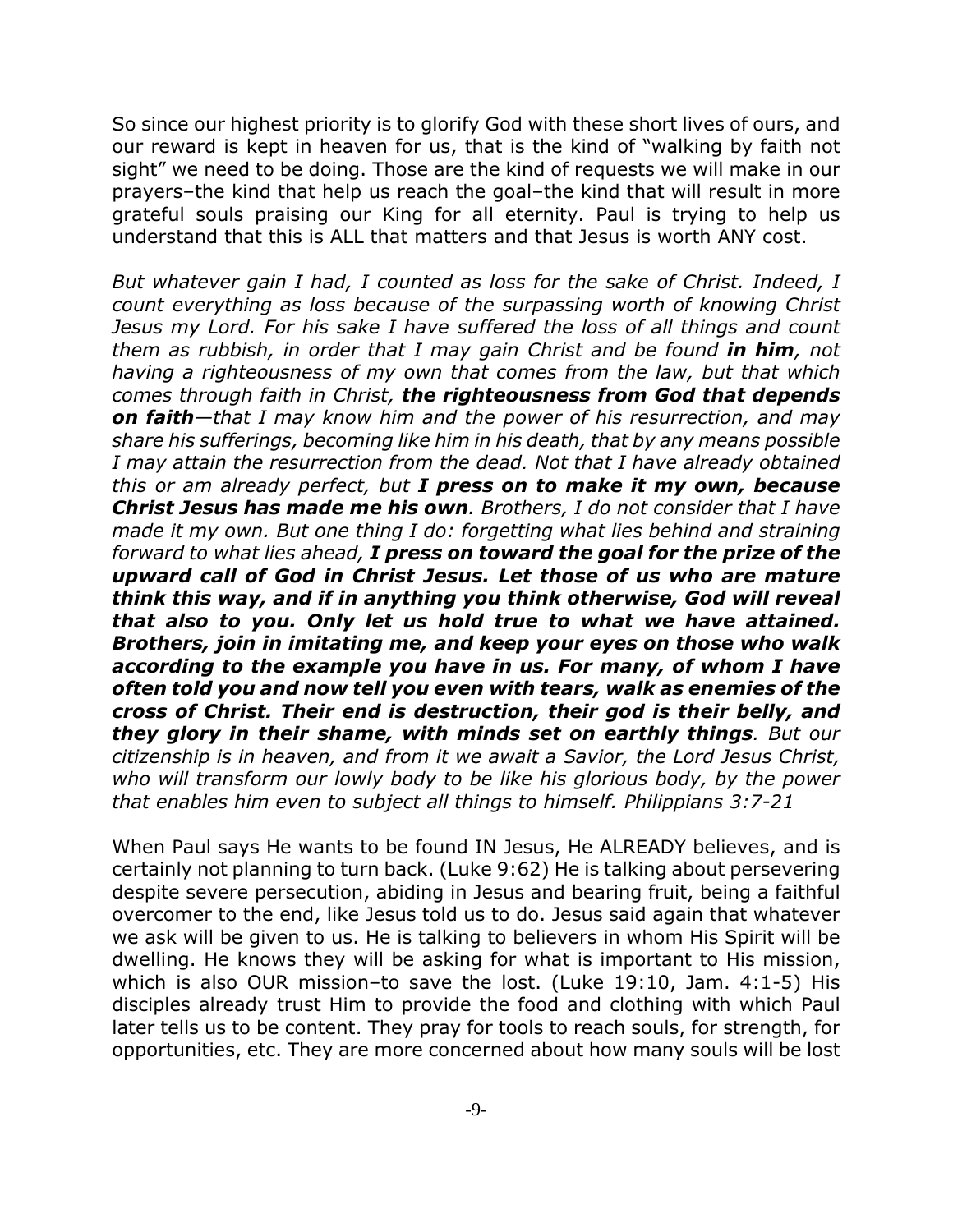if everyone just goes along with the flow than with being called "haters" on social media for standing up for the truth in this wicked culture. They know that telling people lies they want to hear won't benefit them. SALT is needed to cure the infection and preserve what is left of society from destruction. (John 3:36, Rom. 1:18-32, Eph. 5:1-21, Col. 3:5-17, Jude 1:14-15, Rev. 14:17-19, Rev. 19:11-21)

*"I am the true vine, and my Father is the vinedresser. Every branch in me that does not bear fruit he takes away, and every branch that does bear fruit he prunes, that it may bear more fruit. Already you are clean because of the word that I have spoken to you. Abide in me, and I in you. As the branch cannot bear fruit by itself, unless it abides in the vine, neither can you, unless you abide in me. I am the vine; you are the branches. Whoever abides in me and I in him, he it is that bears much fruit, for apart from me you can do nothing. If anyone does not abide in me he is thrown away like a branch and withers; and the branches are gathered, thrown into the fire, and burned. If you abide in me, and my words abide in you, ask whatever you wish, and it will be done for you. By this my Father is glorified, that you bear much fruit and so prove to be my disciples. As the Father has loved me, so have I loved you. Abide in my love. If you keep my commandments, you will abide in my love, just as I have kept my Father's commandments and abide in his love. These things I have spoken to you, that my joy may be in you, and that your joy may be full. This is my commandment, that you love one another as I have loved you. Greater love has no one than this, that someone lay down his life for his friends. You are my friends if you do what I command you. No longer do I call you servants, for the servant does not know what his master is doing; but I have called you friends, for all that I have heard from my Father I have made known to you. You did not choose me, but I chose you and appointed you that you should go and bear fruit and that your fruit should abide, so that whatever you ask the Father in my name, he may give it to you. These things I command you, so that you will love one another. If the world hates you, know that it has hated me before it hated you. If you were of the world, the world would love you as its own; but because you are not of the world, but I chose you out of the world, therefore the world hates you. Remember the word that I said to you: 'A servant is not greater than his master.' If they persecuted me, they will also persecute you.* If they kept my word, they will also keep yours. But all these things they will *do to you on account of my name, because they do not know him who sent me. John 15:1-21*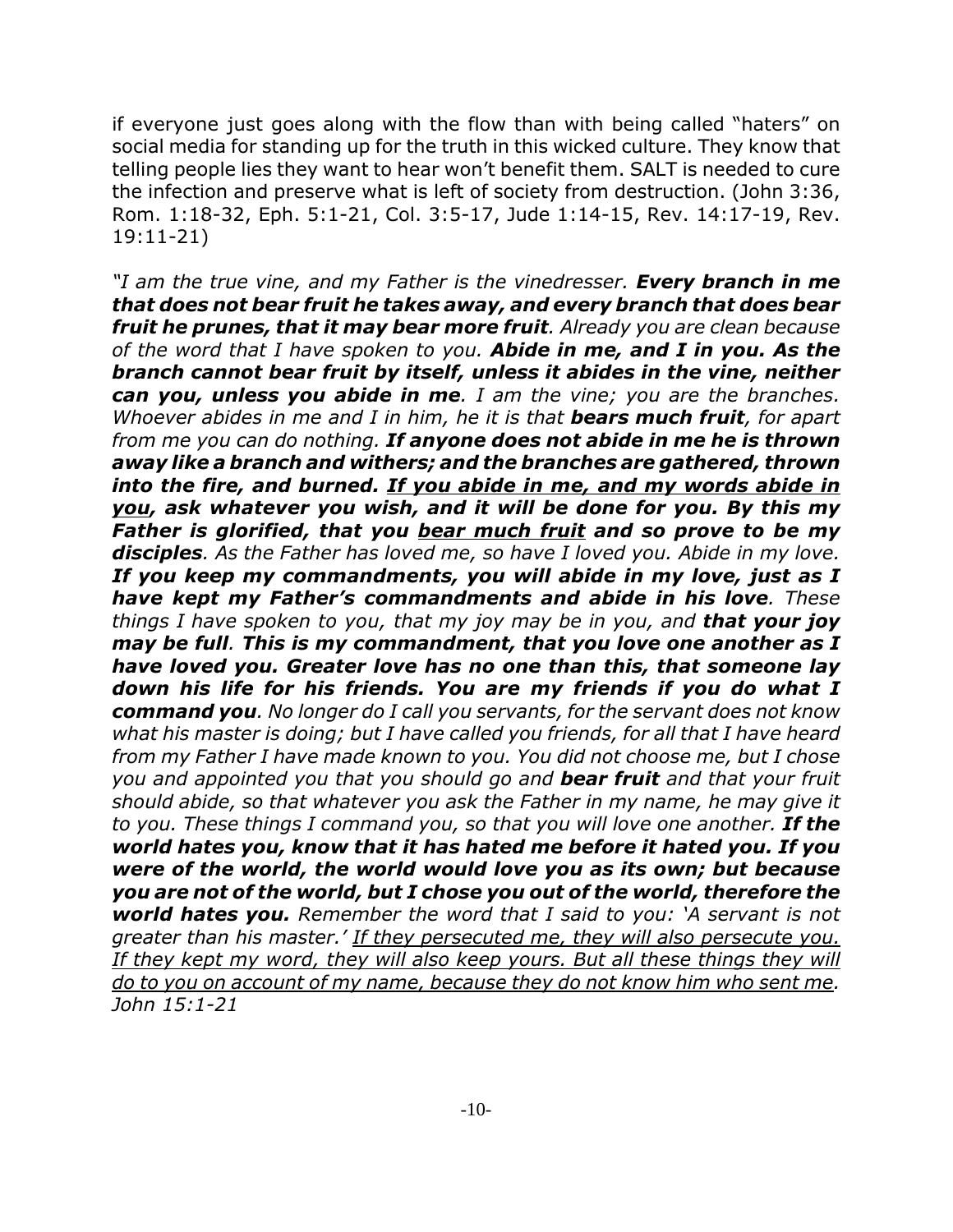Paul also gives us a warning against "health and wealth" preachers as well as others who tell people what they like to hear in order to get rich and famous.

*If anyone teaches a different doctrine and does not agree with the sound words of our Lord Jesus Christ and the teaching that accords with godliness, he is puffed up with conceit and understands nothing. He has an unhealthy craving for controversy and for quarrels about words, which produce envy, dissension, slander, evil suspicions, and constant friction among people who are depraved in mind and deprived of the truth, imagining that godliness is a means of gain. But godliness with contentment is great gain, for we brought nothing into the world, and we cannot take anything out of the world. But if we have food and clothing, with these we will be content. But those who desire to be rich fall into temptation, into a snare, into many senseless and harmful desires that plunge people into ruin and destruction. For the love of money is a root of all kinds of evils. It is through this craving that some have wandered away from the faith and pierced themselves with many pangs. But as for you, O man of God, flee these things. Pursue righteousness, godliness, faith, love, steadfastness, gentleness. Fight the good fight of the faith. Take hold of the eternal life to which you were called and about which you made the good confession in the presence of many witnesses. 1 Timothy 6:3-12*

*For we are not, like so many, peddlers of God's word, but as men of sincerity, as commissioned by God, in the sight of God we speak in Christ. 2 Corinthians 2:17* (Also Jude 1:11)

Paul would like us all to grasp the parables Jesus told. Does it sound like entry into the kingdom is free? It sounds to me like it costs your LIFE. Even if not everyone is called to die for Jesus' sake, everyone is called to be willing to do so. Even if our lives are not literally in danger, we still consider NO ONE and NOTHING in this world to be more dear to us than God. That is THE greatest commandment. (Mark 12:28-34)

*Then he left the crowds and went into the house. And his disciples came to him, saying, "Explain to us the parable of the weeds of the field." He answered, "The one who sows the good seed is the Son of Man. The field is the world, and the good seed is the sons of the kingdom. The weeds are the sons of the evil one, and the enemy who sowed them is the devil. The harvest is the end of the age, and the reapers are angels. Just as the weeds are gathered and burned with fire, so will it be at the end of the age. The Son of Man will send his angels, and they will gather out of his kingdom all causes of sin and all law-breakers, and throw them into the fiery furnace. In that place*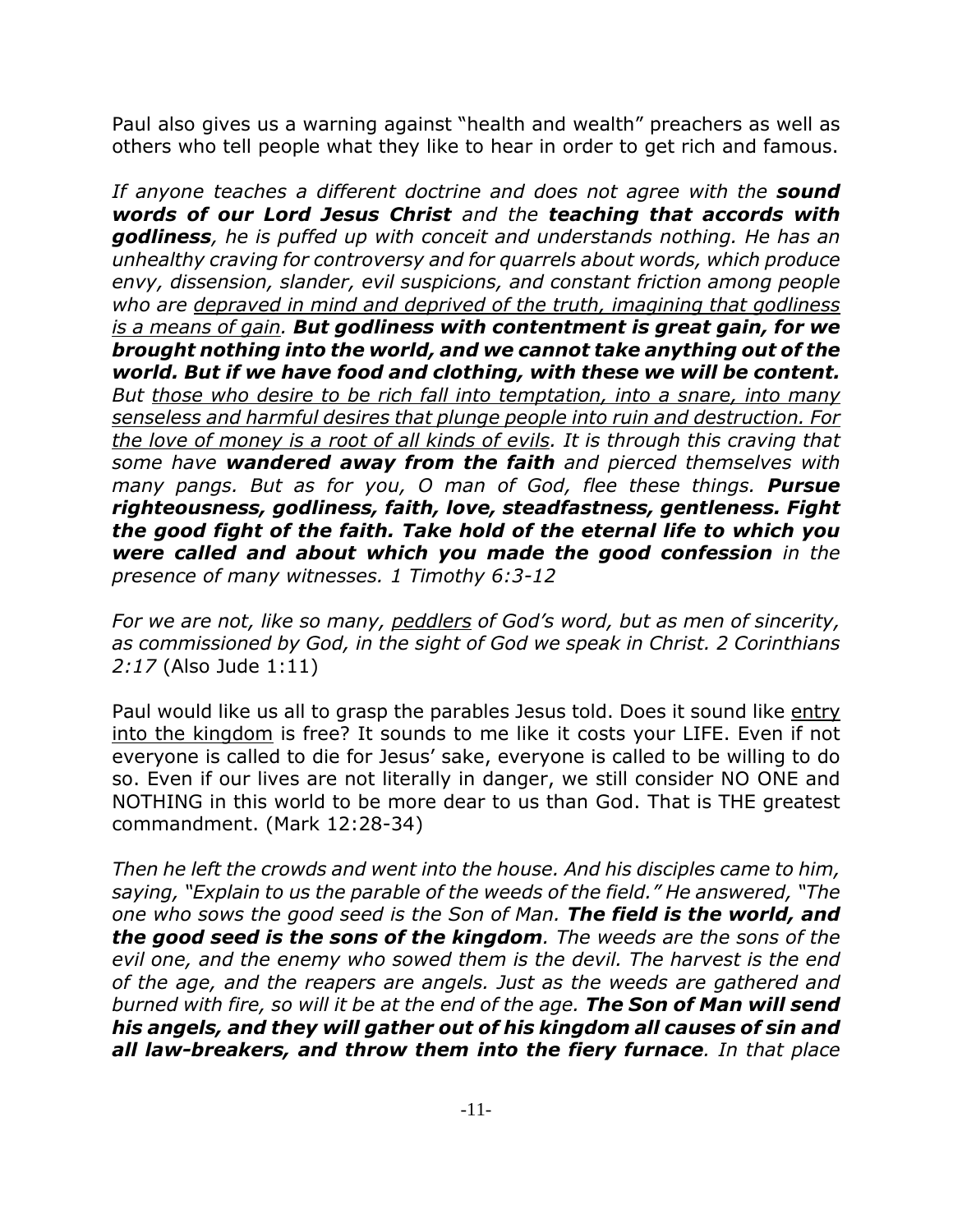*there will be weeping and gnashing of teeth. Then the righteous will shine like the sun in the kingdom of their Father. He who has ears, let him hear. The kingdom of heaven is like treasure hidden in a field, which a man found and covered up. Then in his joy he goes and sells all that he has and buys that field. Again, the kingdom of heaven is like a merchant in search of fine pearls, who, on finding one pearl of great value, went and sold all that he had and bought it." Matthew 13:36-46*

*So therefore, any one of you who does not renounce all that he has cannot be my disciple. "Salt is good, but if salt has lost its taste, how shall its saltiness be restored? It is of no use either for the soil or for the manure pile. It is thrown away. He who has ears to hear, let him hear." Luke 14:33-35*

*Whoever loves father or mother more than me is not worthy of me, and whoever loves son or daughter more than me is not worthy of me. And whoever does not take his cross and follow me is not worthy of me. Whoever finds his life will lose it, and whoever loses his life for my sake will find it. Matthew 10:37-39*

*And Jesus said to them, "The sons of this age marry and are given in marriage, but those who are considered worthy to attain to that age and to the resurrection from the dead neither marry nor are given in marriage, for they cannot die anymore, because they are equal to angels and are sons of God, being sons of the resurrection. Luke 20:34-36*

*Blessed and holy is the one who shares in the first resurrection! Over such the second death has no power, but they will be priests of God and of Christ, and they will reign with him for a thousand years. Revelation 20:6*

*For I consider that the sufferings of this present time are not worth comparing with the glory that is to be revealed to us. For the creation waits with eager longing for the revealing of the sons of God. For the creation was subjected to futility, not willingly, but because of him who subjected it, in hope that the creation itself will be set free from its bondage to corruption and obtain the freedom of the glory of the children of God. For we know that the whole creation has been groaning together in the pains of childbirth until now. And not only the creation, but we ourselves, who have the firstfruits of the Spirit, groan inwardly as we wait eagerly for adoption as sons, the redemption of our bodies. Romans 8:18-23*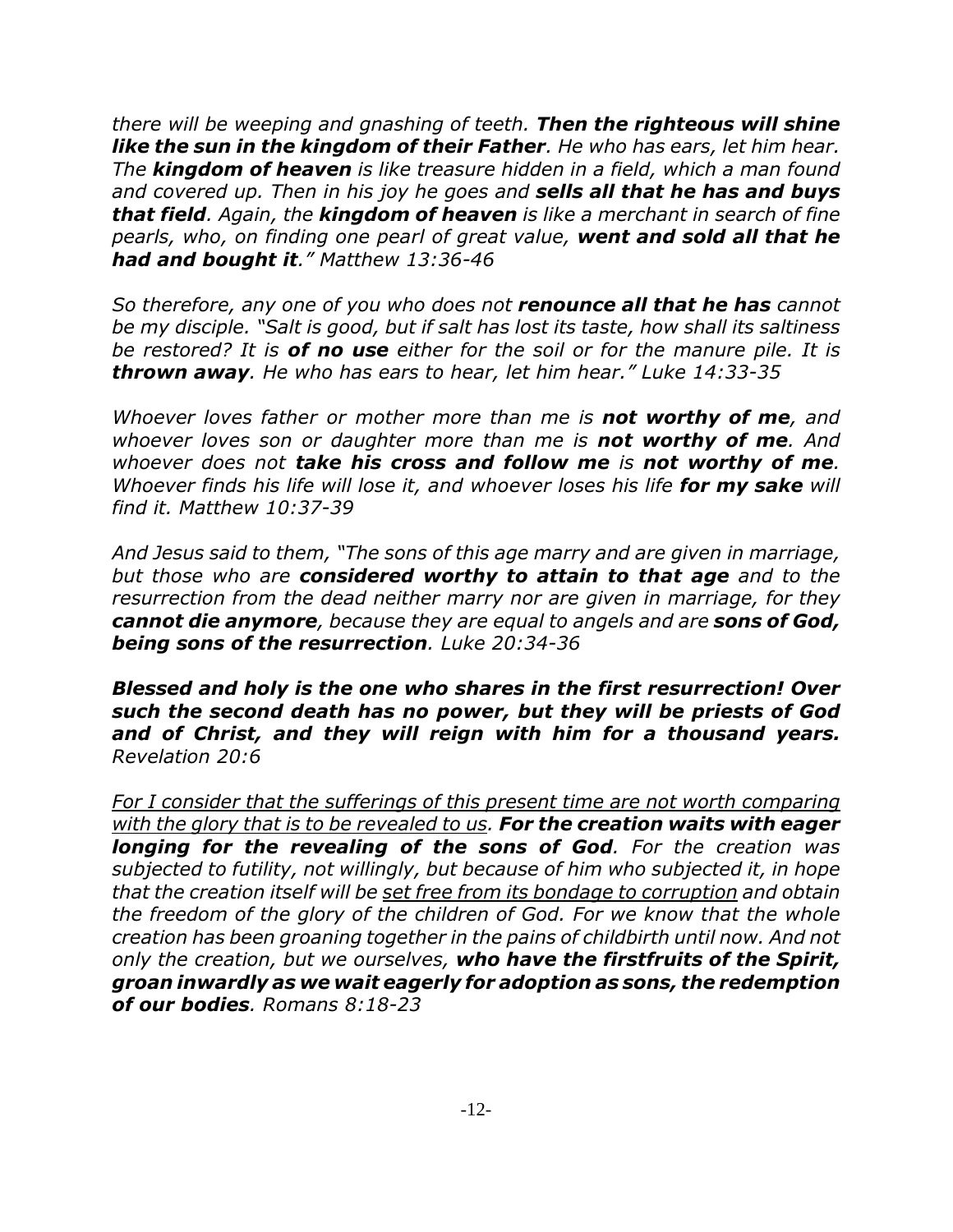The question is how do we get from where we are, where God is not in His proper place and we value worthless things (because that is the way it is in this present world), to where we need to be, where He is our all in all (as He should be) and we invest in eternal treasure? I believe the answer is to immerse ourselves in our Bibles, to really consider and appreciate the miracle of all that God has made and done, which is how get to KNOW Him as He is–where He revealed Himself to us. To truly know Him is to utterly LOVE Him. We can love strangers on a sacrificial level (as we were told to do, and the Holy Spirit empowers us to do), but the intimate relationship of family is the pattern God gave us for our relationship with Him. We have examples of spouse, brother, close friend and parent to draw on in our interaction with Him. (Eph. 5:25-33, 1Cor. 6:12-20, 2Cor. 11:1-4, Rom. 8:13-17, Gal. 4:6-7, Heb. 2:10-18, John 15:15)

*"Do not lay up for yourselves treasures on earth, where moth and rust destroy and where thieves break in and steal, but lay up for yourselves treasures in heaven, where neither moth nor rust destroys and where thieves do not break in and steal. For where your treasure is, there your heart will be also. The eye is the lamp of the body. So, if your eye is healthy, your whole body will be full of light, but if your eye is bad, your whole body will be full of darkness. If then the light in you is darkness, how great is the darkness! No one can serve two masters, for either he will hate the one and love the other, or he will be devoted to the one and despise the other. You cannot serve God and money." Matthew 6:19-24*

*And do not seek what you are to eat and what you are to drink, nor be worried. For all the nations of the world seek after these things, and your Father knows that you need them. Instead, seek his kingdom, and these things will be added to you. Fear not, little flock, for it is your Father's good pleasure to give you the kingdom. Sell your possessions, and give to the needy. Provide yourselves with moneybags that do not grow old, with a treasure in the heavens that does not fail, where no thief approaches and no moth destroys. For where your treasure is, there will your heart be also. Stay dressed for action and keep your lamps burning, and be like men who are waiting for their master to come home from the wedding feast, so that they may open the door to him at once when he comes and knocks. Blessed are those servants whom the master finds awake when he comes. Truly, I say to you, he will dress himself for service and have them recline at table, and he will come and serve them. If he comes in the second watch, or in the third, and finds them awake, blessed are those servants! But know this, that if the master of the house had known at what hour the thief was coming, he would not have left his house to be broken into. You also must be*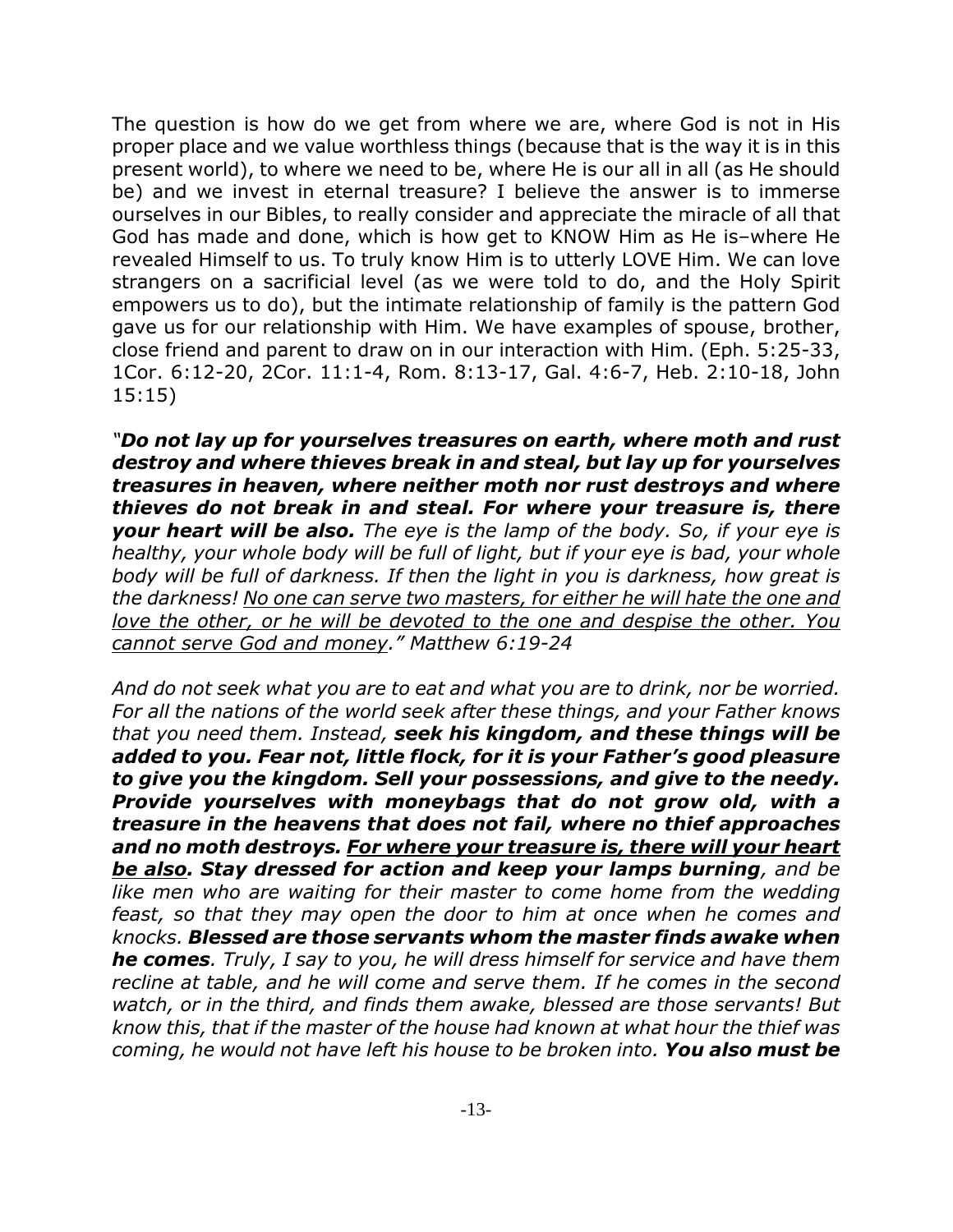## *ready, for the Son of Man is coming at an hour you do not expect." Luke 12:29-40*

There was an episode of the original Star Trek series where an alien woman shed a tear on Captain Kirk, causing him to fall madly in love with her. Dr. McCoy eventually found what he believed was an antidote to cure the condition, but it wasn't needed. The Captain had already returned his affections to his first love, the Enterprise. As Christians, we need to have this attitude toward God. We will then be immune to the enticements of the world to stray from Him and put our faith, values and priorities in worthless things that do not last.

## *For Demas, in love with this present world, has deserted me and gone to Thessalonica. Crescens has gone to Galatia, Titus to Dalmatia. 2 Timothy 4:10*

*Do not love the world or the things in the world. If anyone loves the world, the love of the Father is not in him. For all that is in the world—the desires of the flesh and the desires of the eyes and pride of life—is not from the Father but is from the world. And the world is passing away along with its desires, but whoever does the will of God abides forever. 1 John 2:15-17*

*"To the angel of the church in Ephesus write: 'The words of him who holds the seven stars in his right hand, who walks among the seven golden lampstands. "'I know your works, your toil and your patient endurance, and how you cannot bear with those who are evil, but have tested those who call themselves apostles and are not, and found them to be false. I know you are enduring patiently and bearing up for my name's sake, and you have not grown weary. But I have this against you, that you have abandoned the love you had at first. Remember therefore from where you have fallen; repent, and do the works you did at first. If not, I will come to you and remove your lampstand from its place, unless you repent. Yet this you have: you hate the works of the Nicolaitans, which I also hate. He who has an ear, let him hear what the Spirit says to the churches. To the one who conquers I will grant to eat of the tree of life, which is in the paradise of God.'" Revelation 2:1-7*

When we sing the line from the hymn Amazing Grace: "I once as blind but now I see," do we really mean it? I think we mostly mean that we see there is no way to be saved except through Jesus, and that is absolutely true, but how good is our vision if we don't know our Bibles so that we can live in the manner that the Lord who saved us wants us to? (Eph. 4:1-2, Philip. 1:27, 1Thess. 2:11-12)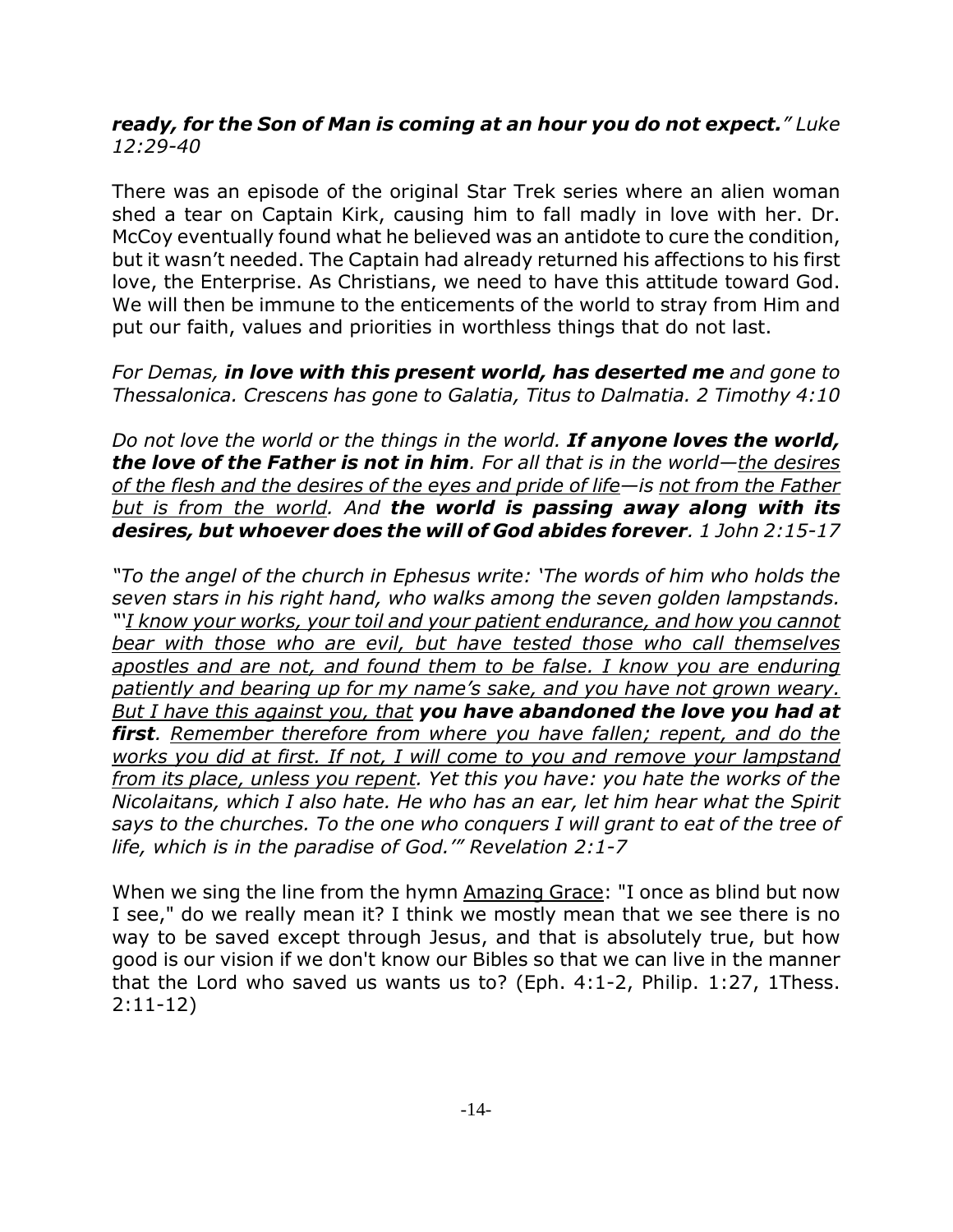*And so, from the day we heard, we have not ceased to pray for you, asking that you may be filled with the knowledge of his will in all spiritual wisdom and understanding, so as to walk in a manner worthy of the Lord, fully pleasing to him, bearing fruit in every good work and increasing in the knowledge of God. May you be strengthened with all power, according to his glorious might, for all endurance and patience with joy, giving thanks to the Father, who has qualified you to share in the inheritance of the saints in light. Colossians 1:9-12*

Jesus is our Master (Lord) and Teacher. (Matt. 23:8-12) He came to set us free FROM sin–both the penalty of eternal spiritual death for it AND the enslavement to it in this physical life. We have no better *vision* than the Pharisees if we think saying some words about faith and attending church has cleaned us up–because it looks to *others* as though we are "good" by doing those things. Our fruits will reveal us to be liars, because if we are still filthy on the inside, our evil intentions and thoughts will work themselves out into our words and actions. The Pharisees thought that washing the outside of the cup was more important than the inside. They didn't seem to realize that if you get the inside clean, the outside will be cleansed along with it. They didn't know Jesus could see right into their wicked hearts! (Matt. 9:4) They actually thought He should be impressed with their righteous acts. (Matt. 23)

*He answered, "Every plant that my heavenly Father has not planted will be rooted up. Let them alone; they are blind guides. And if the blind lead the blind, both will fall into a pit." But Peter said to him, "Explain the parable to us." And he said, "Are you also still without understanding? Do you not see that whatever goes into the mouth passes into the stomach and is expelled? But what comes out of the mouth proceeds from the heart, and this defiles a person. For out of the heart come evil thoughts, murder, adultery, sexual immorality, theft, false witness, slander. These are what defile a person. But to eat with unwashed hands does not defile anyone." Matthew 15:13-20*

*"Woe to you, scribes and Pharisees, hypocrites! For you clean the outside of the cup and the plate, but inside they are full of greed and self-indulgence. You blind Pharisee! First clean the inside of the cup and the plate, that the outside also may be clean." Matthew 23:25-26*

John warned us that those who are born again will no longer love sin. The two don't go together. A person who still loves sin (as in, living IN it without trying to resist it, without repenting of it) is LYING if they claim to be born again. No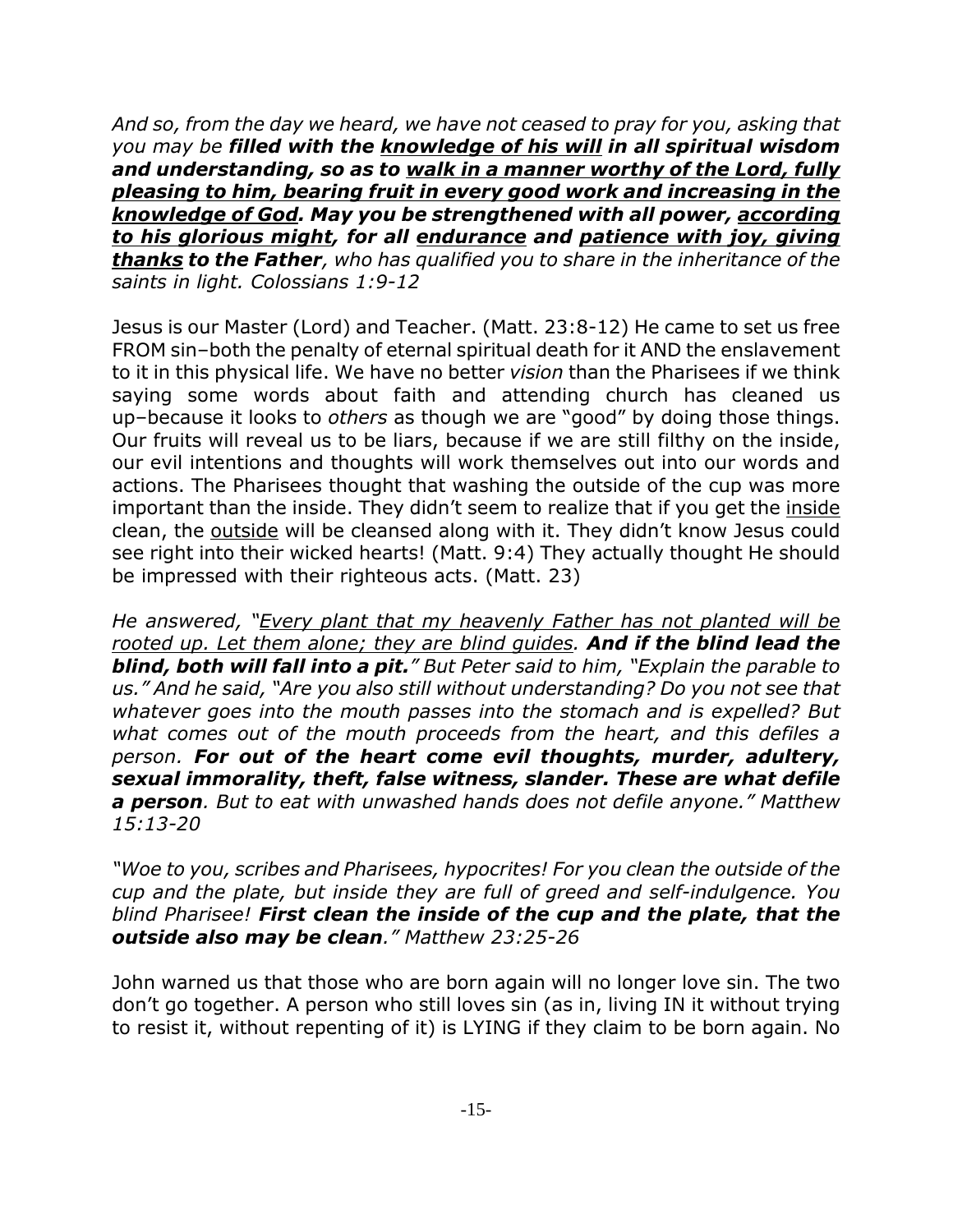one will enter the kingdom UNLESS they are born again of the Holy Spirit. (John 3:3-8, Rom. 8:9)

*This is the message we have heard from him and proclaim to you, that God is light, and in him is no darkness at all. If we say we have fellowship with him while we walk in darkness, we lie and do not practice the truth. But if we walk in the light, as he is in the light, we have fellowship with one another, and the blood of Jesus his Son cleanses us from all sin. If we say we have no sin, we deceive ourselves, and the truth is not in us. If we confess our sins, he is faithful and just to forgive us our sins and to cleanse us from all unrighteousness. If we say we have not sinned, we make him a liar, and his word is not in us. 2:1 My little children, I am writing these things to you so that you may not sin. But if anyone does sin, we have an advocate with the Father, Jesus Christ the righteous. He is the propitiation for our sins, and not for ours only but also for the sins of the whole world. And by this we know that we have come to know him, if we keep his commandments. Whoever says "I know him" but does not keep his commandments is a liar, and the truth is not in him, but whoever keeps his word, in him truly the love of God is perfected. By this we may know that we are in him: whoever says he abides in him ought to walk in the same way in which he walked. 1 John 1:5-2:6*

I am NOT saying we need to clean ourselves up before we come to Jesus. I am saying that IF we have truly come to Him, then there will be progress toward the outside matching the inside IF we truly do believe. (Jude 1:20-21) It is actually impossible for us to even desire to be clean, let alone clean ourselves, without the Father drawing us to Him. (Rom. 8:1-17, especially vv. 7-8, John 6:44, John 6:65, John 14:6)

*His divine power has granted to us all things that pertain to life and godliness, through the knowledge of him who called us to his own glory and excellence, by which he has granted to us his precious and very great promises, so that through them you may become partakers of the divine nature, having escaped from the corruption that is in the world because of sinful desire. For this very reason, make every effort to supplement your faith with virtue, and virtue with knowledge, and knowledge with self-control, and self-control with steadfastness, and steadfastness with godliness, and godliness with brotherly affection, and brotherly affection with love. For if these qualities are yours and are increasing, they keep you from being ineffective or unfruitful in the knowledge of our Lord Jesus Christ. For whoever lacks these qualities is so nearsighted that he is blind, having forgotten that he was cleansed*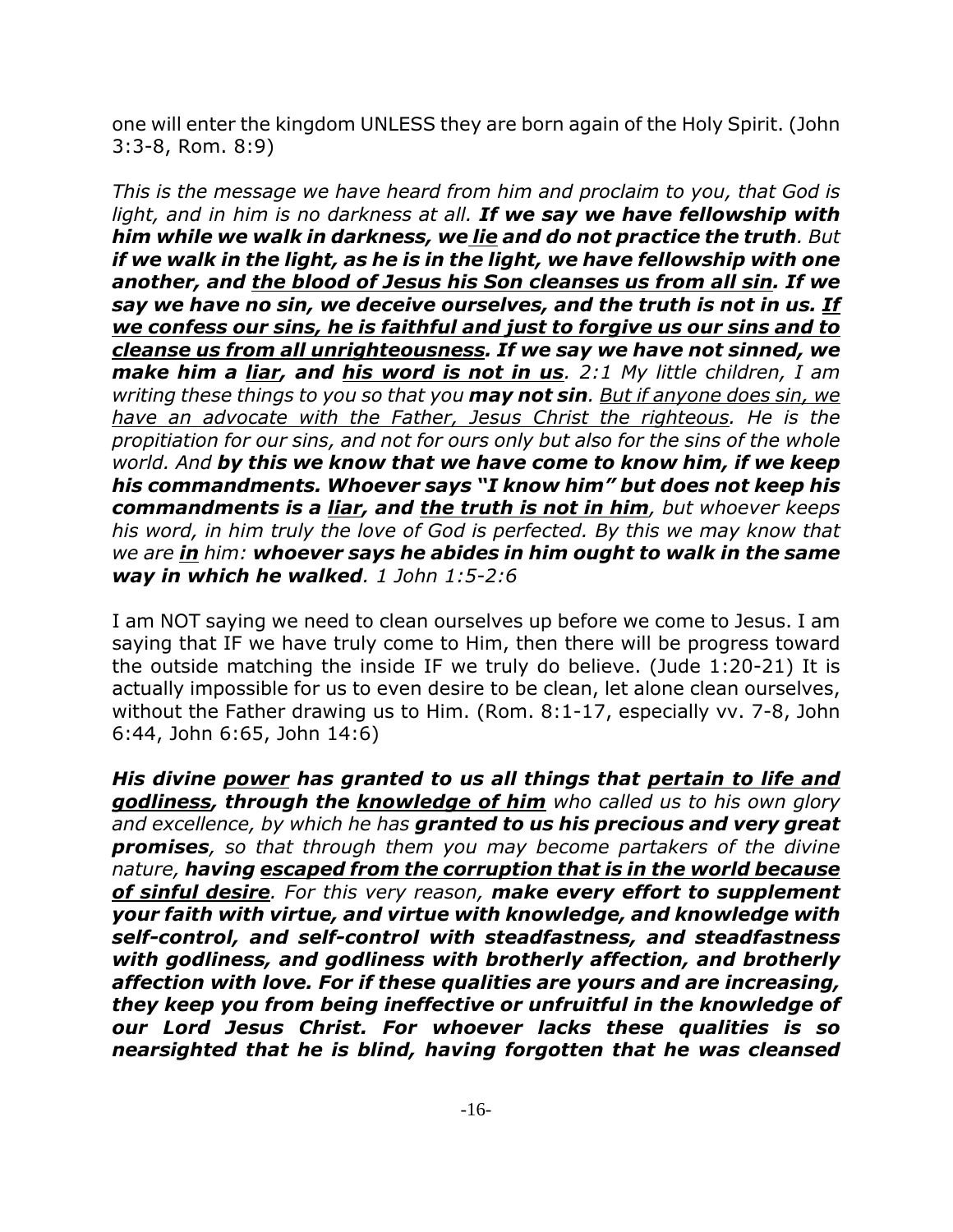*from his former sins. Therefore, brothers, be all the more diligent to confirm your calling and election, for if you practice these qualities you will never fall. For in this way there will be richly provided for you an entrance into the eternal kingdom of our Lord and Savior Jesus Christ. Therefore I intend always to remind you of these qualities, though you know them and are established in the truth that you have. I think it right, as long as I am in this body, to stir you up by way of reminder, since I know that the putting off of my body will be soon, as our Lord Jesus Christ made clear to me. And I will make every effort so that after my departure you may be able at any time to recall these things. 2 Peter 1:3-15*

When God said our deeds are filthy rags, He meant because they are only outward shows, trying to impress Him and others, instead of stemming from a clean heart and a pure conscience within us. (Isaiah 64:5-9, Hosea 6:6, Matt. 9:13) Unless He cleanses us, we are NOT clean. (Psalm 51:7) Once we are clean, **He** transforms us from the inside out to be like Him and useful to Him. (Rom. 8:29, John 15:8, Matt. 13:23, 2Tim. 2:19-26) Unless we cooperate with Him, we will not STAY clean. (Rev. 3:4, Eph. 4:30, 1Thess. 5:19) Thankfully, there is mercy and grace for those who slip or sin in ignorance, once they know better and repent, asking Jesus to forgive and cleanse them anew with the blood of His ONE perfect sacrifice. (1John 1:5-2:6, Heb. 9:24-28, Luke 12:47- 48) Jesus explained that the washing of the feet after the Lord's Supper represented washing the filth of the world off of those who are already washed (saved). (John 13:1-17) It is also similar to pruning unfruitful branches. (John 15:1-3) All of it is God's work, but we are His faithful servants who yield to Him and do His will rather than striving against Him.

*Therefore, brothers, since we have confidence to enter the holy places by the blood of Jesus, by the new and living way that he opened for us through the curtain, that is, through his flesh, and since we have a great priest over the house of God, let us draw near with a true heart in full assurance of faith, with our hearts sprinkled clean from an evil conscience and our bodies washed with pure water [of the word - see Eph. 5:25-27, John 15:3, John 6:63]. Let us hold fast the confession of our hope without wavering, for he who promised is faithful. And let us consider how to stir up one another to love and good works, not neglecting to meet together, as is the habit of some, but encouraging one another, and all the more as you see the Day drawing near. For if we go on sinning deliberately after receiving the knowledge of the truth, there no longer remains a sacrifice for sins, but a fearful expectation of judgment, and a fury of fire that will consume the adversaries. Anyone who has set aside the law of Moses dies without mercy on the evidence of two or three witnesses. How much worse*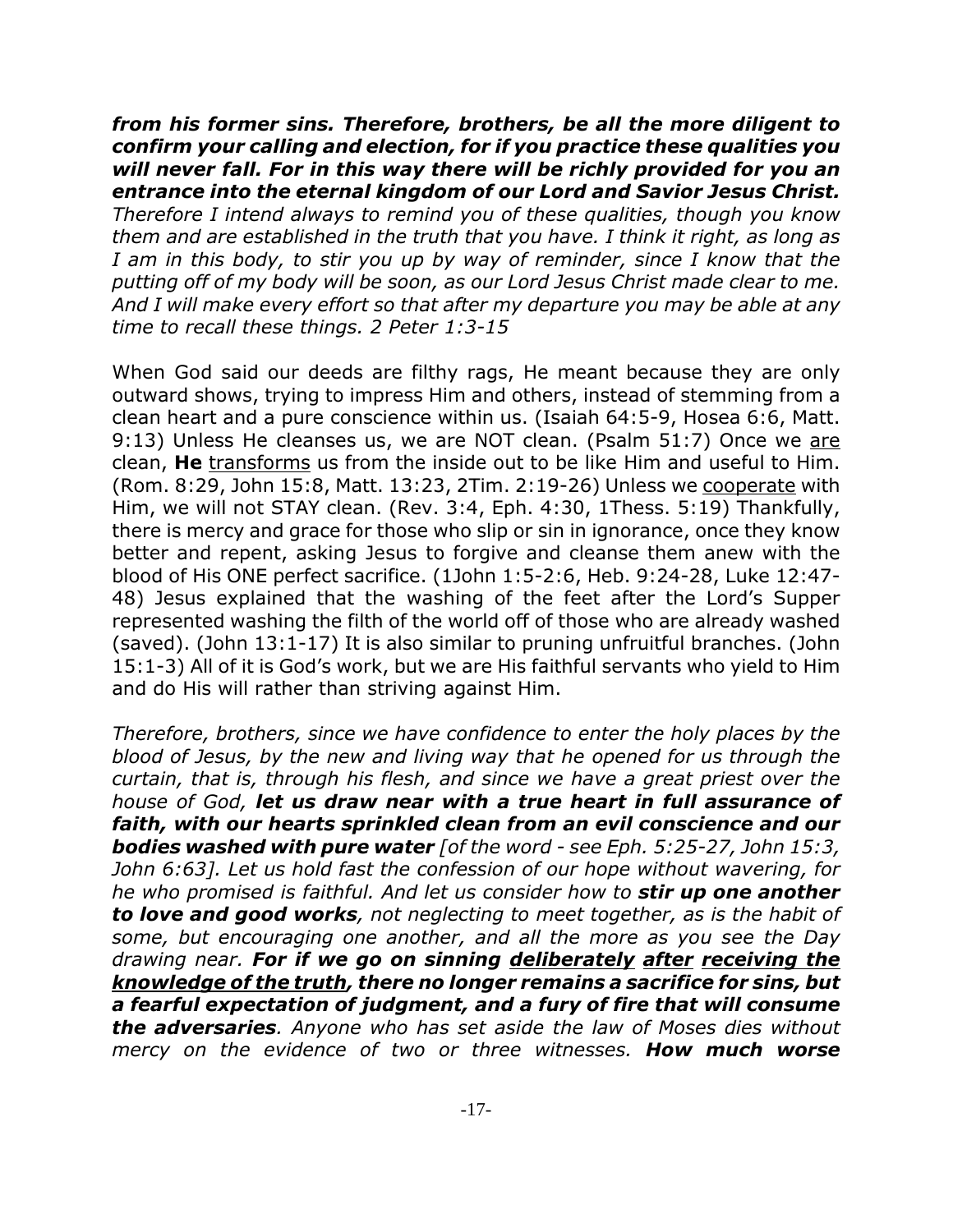*punishment, do you think, will be deserved by the one who has trampled underfoot the Son of God, and has profaned the blood of the covenant by which he was sanctified, and has outraged the Spirit of grace? For we know him who said, "Vengeance is mine; I will repay." And again, "The Lord will judge his people." It is a fearful thing to fall into the hands of the living God. Hebrews 10:19-31*

Works don't save us, but they are expected of those who have been regenerated by the Holy Spirit, because it is HE who produces them. The "good works" are not only "good deeds," but an entire LIFE that glorifies God. (Heb. 12:28-29, Rom. 12:1-2) If our *vision is clear*, can we still think that God "understands" why we love our sin more than Him? (because He said IF we love Him, we will OBEY Him. John 14:15-24)

*"Your eye is the lamp of your body. When your eye is healthy, your whole body is full of light, but when it is bad, your body is full of darkness. Therefore be careful lest the light in you be darkness. If then your whole body is full of light, having no part dark, it will be wholly bright, as when a lamp with its rays gives you light." Luke 11:34-36*

*Let no one say when he is tempted, "I am being tempted by God," for God cannot be tempted with evil, and he himself tempts no one. But each person is tempted when he is lured and enticed by his own desire. Then desire when it has conceived gives birth to sin, and sin when it is fully grown brings forth death. Do not be deceived, my beloved brothers. James 1:13-16*

Does the glare of "all that glistens" get in our eyes so that we can't recognize that the earthly stuff we used to value is like garbage compare to heavenly things? (Col. 3) Wouldn't someone who now has sight SEE how glorious and worthy our great and wonderful God is? How is that walking by faith not sight if we compromise morals, grumble, and idolize celebrities along with everyone else who is NOT saved? (Phil. 2:14-16, Matt. 5:10-16)

*For by grace you have been saved through faith. And this is not your own doing; it is the gift of God, not a result of works, so that no one may boast. For we are his workmanship, created in Christ Jesus for good works, which God prepared beforehand, that we should walk in them. Ephesians 2:8-10*

*I appeal to you therefore, brothers, by the mercies of God, to present your bodies as a living sacrifice, holy and acceptable to God, which is your*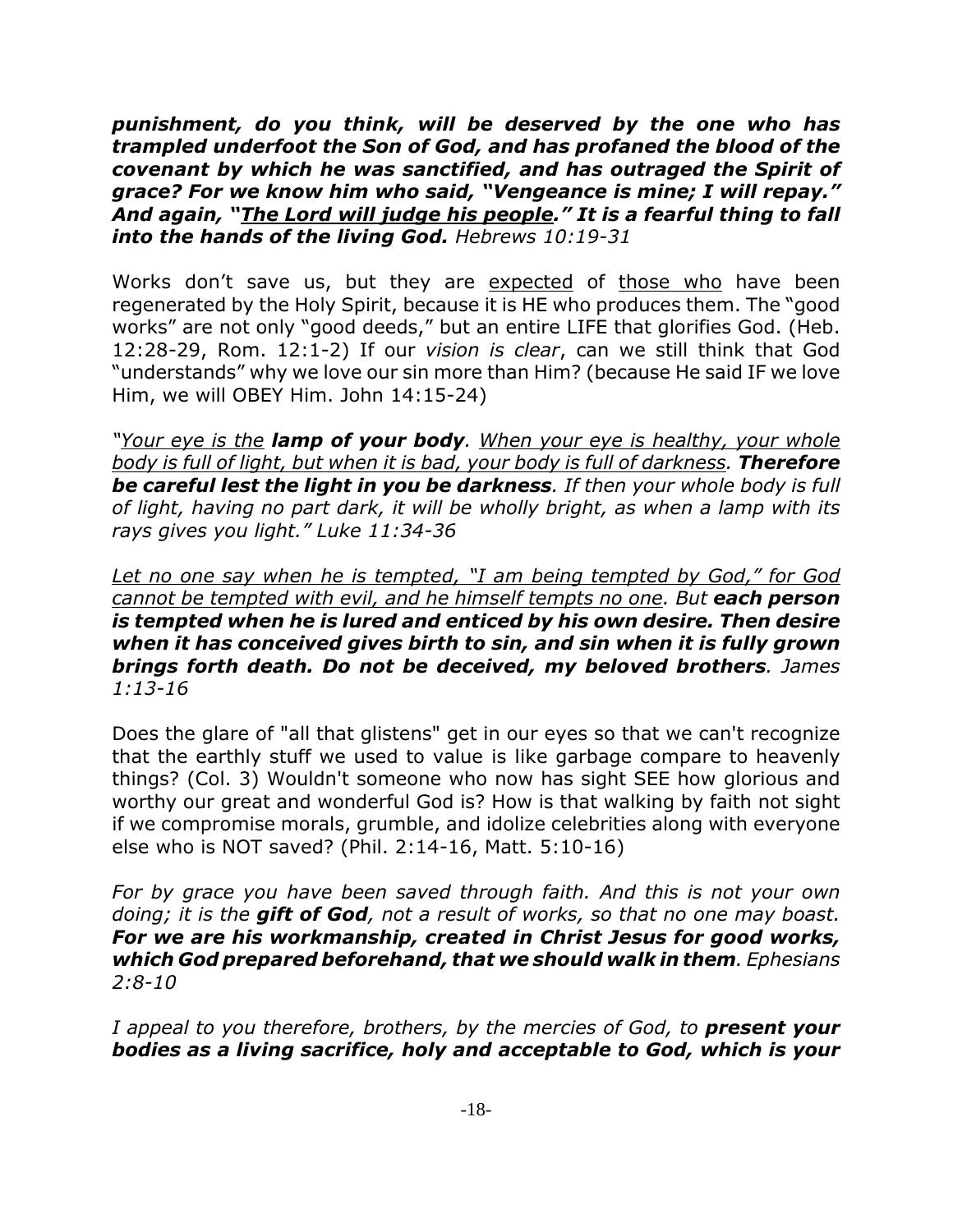*spiritual worship. Do not be conformed to this world, but be transformed by the renewal of your mind, that by testing you may discern what is the will of God, what is good and acceptable and perfect. Romans 12:1-2*

*Do you not know that you are God's temple and that God's Spirit dwells in you? If anyone destroys God's temple, God will destroy him. For God's temple is holy, and you are that temple. 1 Corinthians 3:16-17*

Jesus explained in John 14:15-24 that His Father would love the one who loves Him (by obeying, not to earn salvation, but out of LOVE for Him), and THEY are the ones who would be indwelt by the Helper (the Spirit of Truth, the Teacher). Whoever does not love Him will *not obey*, and will *not be indwelt*. This explains a lot about the behavior of many who claim to believe but don't act like they know God sees what they do, or that He is all powerful, all knowing. (John 3:3- 8, 1John 3:9, 1John 5:18, 1Cor. 3:16-20, Psalm 94:8-10, Rev. 2:23, 1Chron. 28:9) There is a HUGE difference between saying we believe in order to get a "get out of jail free card" and being willing to suffer persecution for Jesus' sake. Needless to say, if we're not even willing to give up our lifestyle of sin for Him, then suffering for His sake is out of the question. (Acts 5:40-41, Jam. 1:2-4, Heb. 10:32-36)

*Only let your manner of life be worthy of the gospel of Christ, so that whether I come and see you or am absent, I may hear of you that you are standing firm in one spirit, with one mind striving side by side for the faith of the gospel, and not frightened in anything by your opponents. This is a clear sign to them of their destruction, but of your salvation, and that from God. For it has been granted to you that for the sake of Christ you should not only believe in him but also suffer for his sake, engaged in the same conflict that you saw I had and now hear that I still have. Philippians 1:27-30*

Walking by faith helps us to remember that our faith is purified and refined by going through trials and tribulations rather than giving up and renouncing Jesus. (Matt. 10:31-33, Luke 12:8-9, 2Tim 2:10-13) Some of those *tests* can be things we think of as good–money, fame, etc. and some bad–illness, death of loved ones, etc. Look how Job was tested! He lost everything–possessions, family, health–and still endured. (1Cor. 10:12-13, Jam. 1:12-16)

*Blessed be the God and Father of our Lord Jesus Christ! According to his great mercy, he has caused us to be born again to a living hope through the resurrection of Jesus Christ from the dead, to an inheritance that is imperishable, undefiled, and unfading, kept in heaven for you, who by God's power are being guarded through faith for a salvation ready to be revealed in*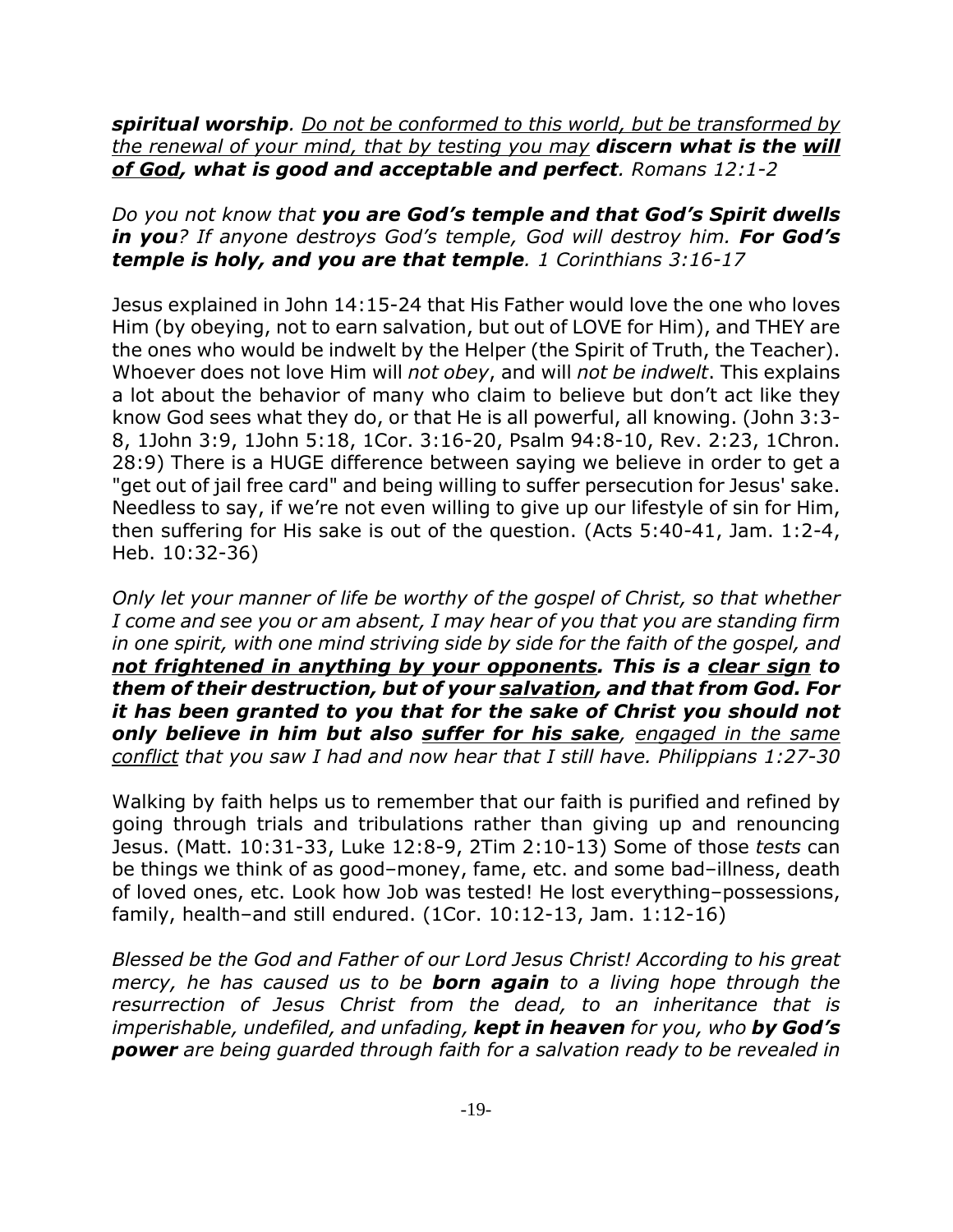*the last time. In this you rejoice, though now for a little while, if necessary, you have been grieved by various trials, so that the tested genuineness of your faith—more precious than gold that perishes though it is tested by fire—may be found to result in praise and glory and honor at the revelation of Jesus Christ. Though you have not seen him, you love him. Though you do not now see him, you believe in him and rejoice with joy that is inexpressible and filled with glory, obtaining the outcome of your faith, the salvation of your souls. 1 Peter 1:3-9*

*Behold, we consider those blessed who remained steadfast. You have heard of the steadfastness of Job, and you have seen the purpose of the Lord, how the Lord is compassionate and merciful. James 5:11*

*But he knows the way that I take; when he has tried me, I shall come out as gold. Job 23:10*

## *Behold, I have refined you, but not as silver; I have tried you in the furnace of affliction. Isaiah 48:10*

After introducing the Helper in chapter 14 of John, Jesus went on in chapter 15 (all of this was to His disciples after the Lord's Supper and prior to His betrayal in the Garden of Gethsemane) to explain that the Father desires the disciples of His Son to bear fruit (of His indwelling Spirit, His "seed" - God teaches us through many different kinds of examples, one of which is farming) for His glory. (1John 3:9, Jam. 5:7-8, Luke 10:2) He told the disciples that He was telling them the things in that discussion "so that they may have His joy, and their joy may be full." In the parable of the returning master, He taught that the faithful servant would be invited to "enter the joy of his master." (Matt. 25:14-30, Rev. 19:9) Wow. Do you think this might hold a clue as to HOW the servant was faithful and earned such praise from his master by what Jesus told the disciples in chapters 14 and 15 of John? John 14 tells how we acquire the power (by the Holy Spirit), and John 15 tells us how we can ONLY work it OUT (bear fruit) by ABIDING in Him. (Philip. 2:12-13)

Jesus even goes so far as to connect the laying down of a life for friends with *His friends* doing what He commands. (John 15:12-17, John 10:15-18) Don't worry–this is not trying to keep the Law of the Old Covenant, but to obey His commands to love God first and then your neighbor, because that will fulfill all of the commandments. Jesus said that the one who understood this was "not far from the kingdom." It is the "royal law" and the "law of liberty" and the "golden rule" all rolled into one. (Mark 12:28-34, Jam. 2:8-12, Jam. 1:25, Matt. 7:12-29) We do not harm our neighbor, even by causing them to sin by our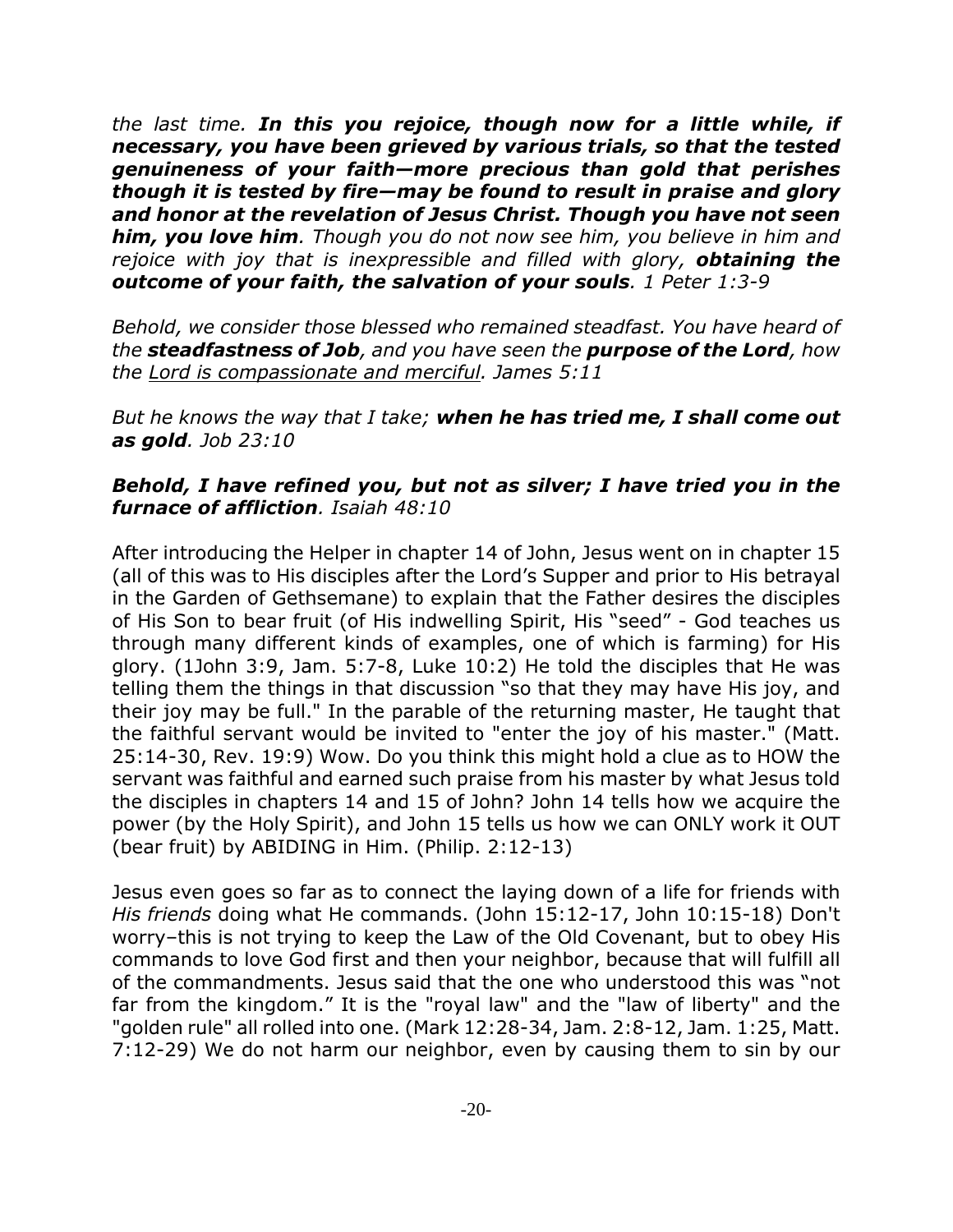actions or even our approval of their sin. (Gal. 6:1, 1Thess. 4:2-8, Jam. 5:19- 20, Rom. 1:32) We love in word AND deed. (1John 3:16-18, Jam. 2:14-17) We have no idols of money, celebrities, pleasure, etc. This is a HIGHER calling than the old Law. Jesus knows our very thoughts and hearts–if we THINK murderous or adulterous thoughts, we are a murderer or adulterer and so on. (Matt. 5:21- 24, Matt. 5:27-28) But we don't obey out of fear or even by our own power. We do so out of love and by the power of the Holy Spirit. (1John 4:18)

*Let what you heard from the beginning abide in you. If what you heard from the beginning abides in you, then you too will abide in the Son and in the Father. And this is the promise that he made to us—eternal life. I write these things to you about those who are trying to deceive you. But the anointing that you received from him [Holy Spirit] abides in you, and you have no need that anyone should teach you. But as his anointing teaches you about everything, and is true, and is no lie—just as it has taught you, abide in him. And now, little children, abide in him, so that when he appears we may have confidence and not shrink from him in shame at his coming. If you know that he is righteous, you may be sure that everyone who practices righteousness has been born of him. 1 John 2:24-29*

Never at any time did the Gospel include a license to sin deliberately. On the contrary, it has ALWAYS been presented as a NEW way of life. (Rom. 6, Rom. 3:8)

*As obedient children, do not conform to the evil desires you had when you lived in ignorance. But just as he who called you is holy, so be holy in all you do; for it is written: "Be holy, because I am holy." Since you call on a Father who judges each person's work impartially, live out your time as foreigners here in reverent fear. For you know that it was not with perishable things such as silver or gold that you were redeemed from the empty way of life handed down to you from your ancestors, but with the precious blood of Christ, a lamb without blemish or defect. He was chosen before the creation of the world, but was revealed in these last times for your sake. Through him you believe in God, who raised him from the dead and glorified him, and so your faith and hope are in God. Now that you have purified yourselves by obeying the truth so that you have sincere love for each other, love one another deeply, from the heart. For you have been born again, not of perishable seed, but of imperishable, through the living and enduring word of God. For, "All people are like grass, and all their glory is like the flowers of the field; the grass withers and the flowers fall, but the word of the Lord endures forever." And this is the word that was preached to you. 1 Peter 1:14-25*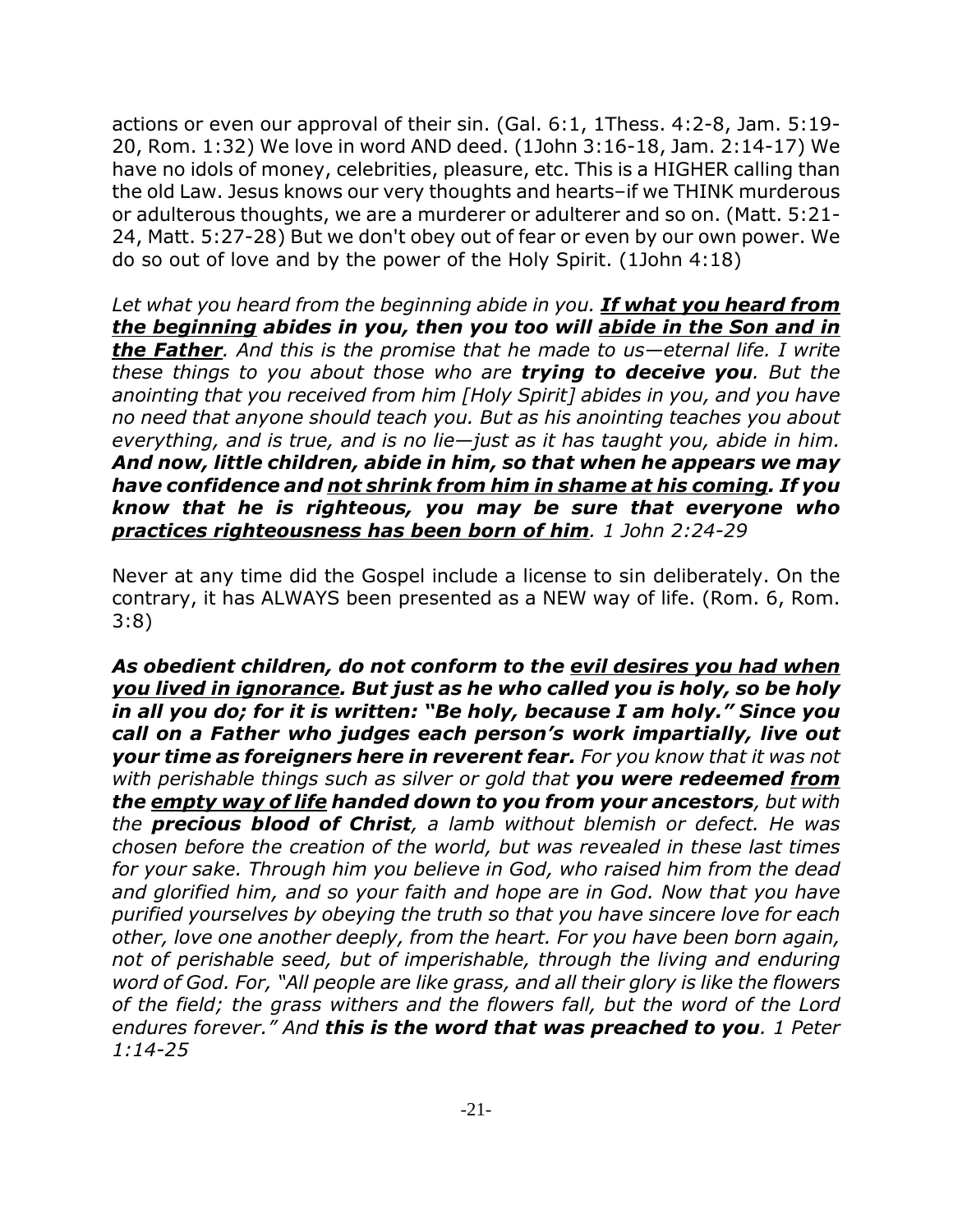*By this we know love, that he laid down his life for us, and we ought to lay down our lives for the brothers. But if anyone has the world's goods and sees his brother in need, yet closes his heart against him, how does God's love abide in him? Little children, let us not love in word or talk but in deed and in truth. By this we shall know that we are of the truth and reassure our heart before him; for whenever our heart condemns us, God is greater than our heart, and he knows everything. Beloved, if our heart does not condemn us, we have confidence before God; and whatever we ask we receive from him, because we keep his commandments and do what pleases him. 1 John 3:16-22* (See also John 15:10, John 15:13-14.)

*Whoever keeps his commandments abides in God, and God in him. And by this we know that he abides in us, by the Spirit whom he has given us. 1 John 3:24*

*By this we know that we abide in him and he in us, because he has given us of his Spirit. And we have seen and testify that the Father has sent his Son to be the Savior of the world. Whoever confesses\* that Jesus is the Son of God, God abides in him, and he in God. So we have come to know and to believe the love that God has for us. God is love, and whoever abides in love abides in God, and God abides in him. By this is love perfected with us, so that we may have confidence for the day of judgment, because as he is so also are we in this world. 1 John 4:13-17*

\*The "confession" above agrees with Rom. 10:8-10–we confess with our mouths AND believe in our HEARTS that Jesus is BOTH Lord AND Savior. These is not mere empty words! If they were, then that would disagree with the rest of 1 John. I believe that "as He is also are we in this world" refers to how He was hated (John 15:18-27, Matt. 10:40, John 13:20) as well as our displaying His love to the world. (John 13:34-35) We can expect to be hated without cause and persecuted because the world does not want its sins disapproved of by anyone, but we must not let our love grow cold. (Matt. 24:12-14) Whoever belongs to God listens to Him and those He sends, and whoever belongs to the devil doesn't. (Luke 10:16) It is necessary to ABIDE if we don't want to be cut off and thrown out, just as we were told to "cut off" whatever part of our body that causes us to sin. (Matt. 5:27-30)

*Everyone who makes a practice of sinning also practices lawlessness; sin is lawlessness. You know that he appeared in order to take away sins, and in him there is no sin. No one who abides in him keeps on sinning; no one who keeps on sinning has either seen him or known him. Little children, let no one deceive you. Whoever practices righteousness is righteous, as*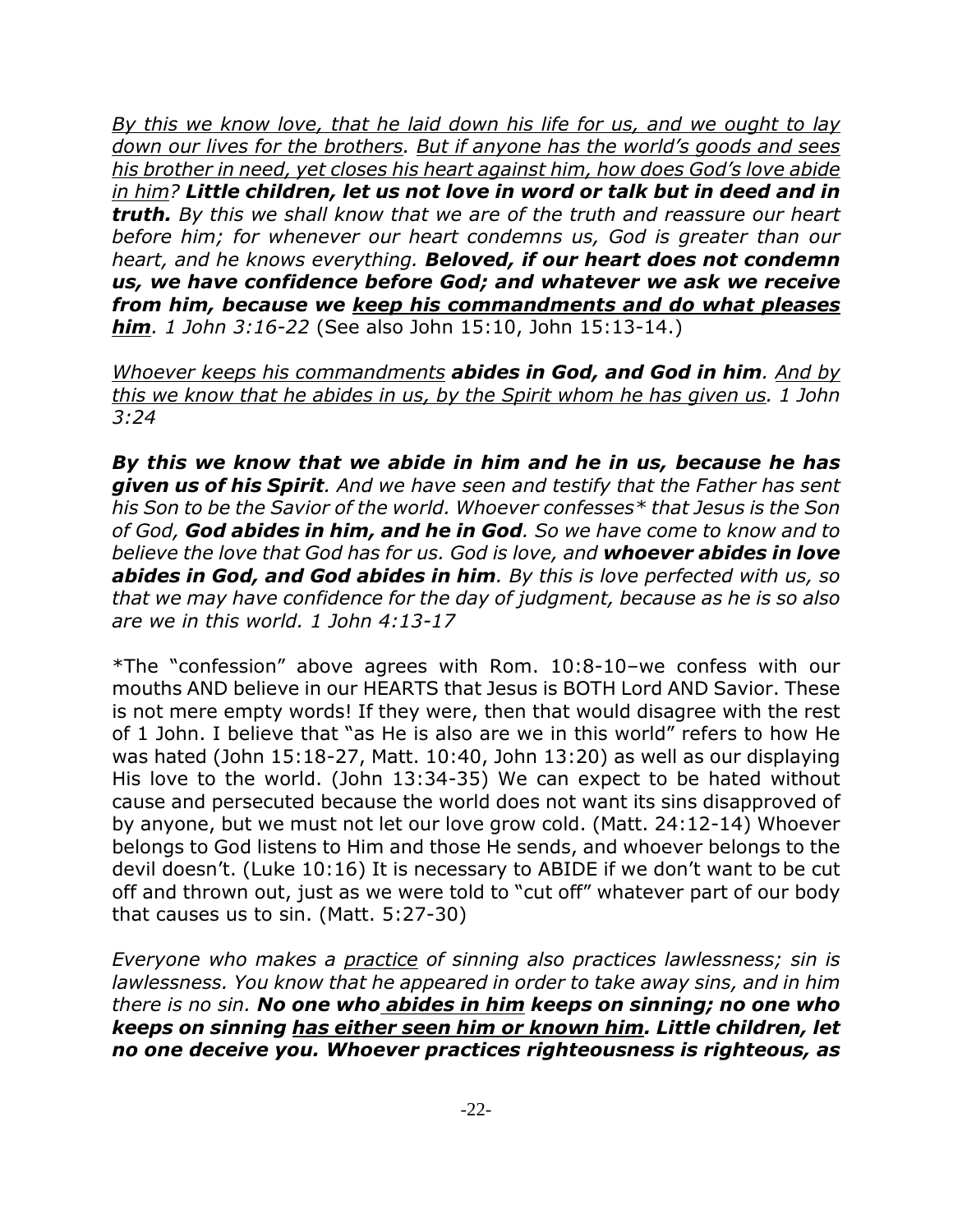*he is righteous. Whoever makes a practice of sinning is of the devil, for the devil has been sinning from the beginning. The reason the Son of God appeared was to destroy the works of the devil. No one born of God makes a practice of sinning, for God's seed abides in him, and he cannot keep on sinning because he has been born of God. By this it is evident who are the children of God, and who are the children of the devil: whoever does not practice righteousness is not of God, nor is the one who does not love his brother. For this is the message that you have heard from the beginning, that we should love one another. We should not be like Cain, who was of the evil one and murdered his brother. And why did he murder him? Because his own deeds were evil and his brother's righteous. Do not be surprised, brothers, that the world hates you. We know that we have passed out of death into life, because we love the brothers. Whoever does not love abides in death. Everyone who hates his brother is a murderer, and you know that no murderer has eternal life abiding in him. 1 John 3:4-15*

The letters to the Churches in Rev. 2-3, as dictated by the angel of Jesus to John (Rev. 1:1-3), ALL emphasize the necessity of holding fast and enduring to the end. People who LOVE Jesus don't *trample on His precious blood that cleansed them and outrage the Holy Spirit who sanctified them*. (Heb. 10:26- 30) They refrain from implicating Him in the filth of the sins they USED to live in–because He DWELLS IN true believers.

*"All things are lawful for me," but not all things are helpful. "All things are lawful for me," but I will not be dominated by anything. "Food is meant for the stomach and the stomach for food"—and God will destroy both one and the other. The body is not meant for sexual immorality, but for the Lord, and the Lord for the body. And God raised the Lord and will also raise us up by his power. Do you not know that your bodies are members of Christ? Shall I then take the members of Christ and make them members of a prostitute? Never! Or do you not know that he who is joined to a prostitute becomes one body with her? For, as it is written, "The two will become one flesh." But he who is joined to the Lord becomes one spirit with him. Flee from sexual immorality. Every other sin a person commits is outside the body, but the sexually immoral person sins against his own body. Or do you not know that your body is a temple of the Holy Spirit within you, whom you have from God? You are not your own, for you were bought with a price. So glorify God in your body. 1 Corinthians 6:12-20*

*For we ourselves were once foolish, disobedient, led astray, slaves to various passions and pleasures, passing our days in malice and envy, hated by others*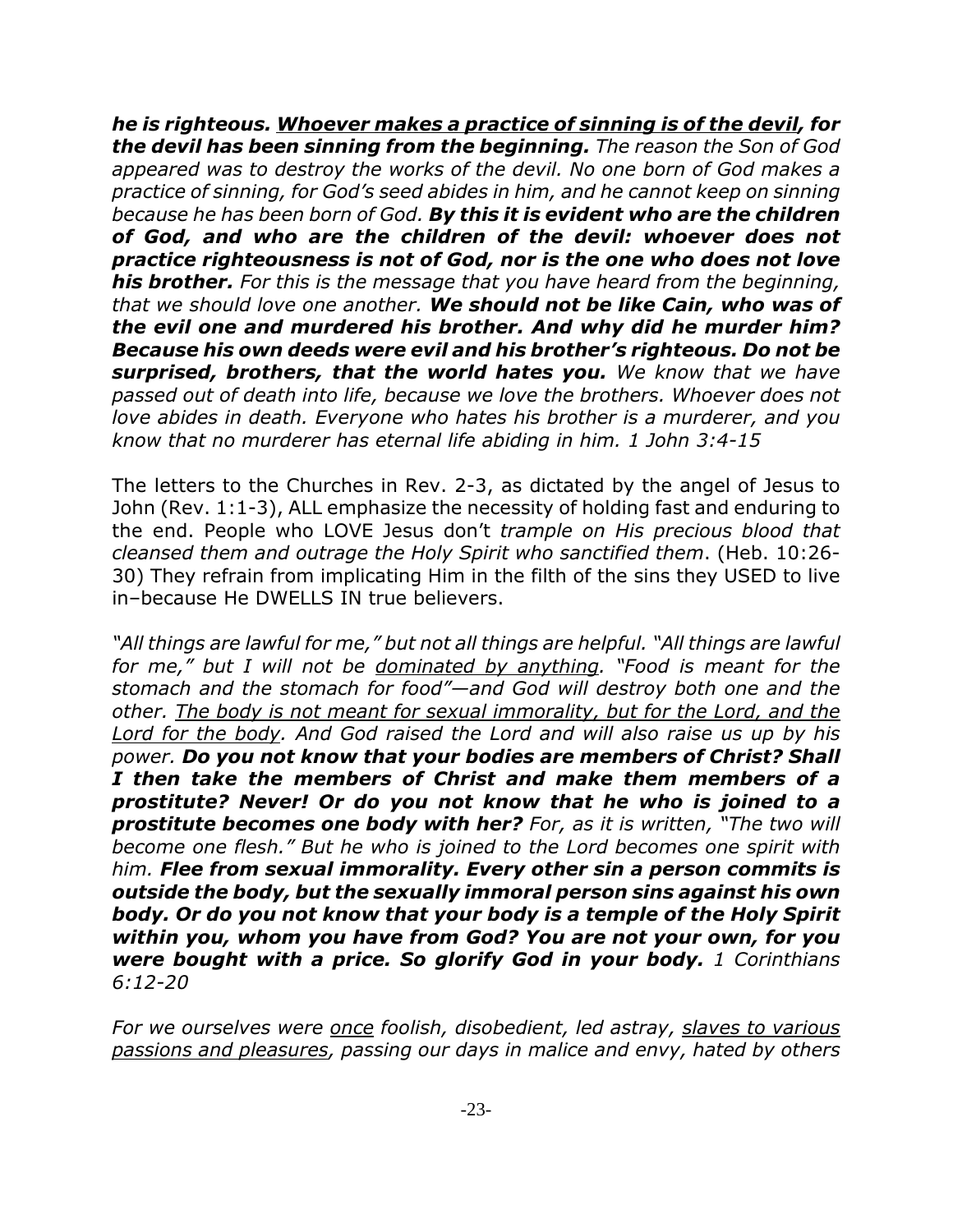*and hating one another. But when the goodness and loving kindness of God our Savior appeared, he saved us, not because of works done by us in righteousness, but according to his own mercy, by the washing of regeneration and renewal of the Holy Spirit, whom he poured out on us richly through Jesus Christ our Savior, so that being justified by his grace we might become heirs according to the hope of eternal life. The saying is trustworthy, and I want you to insist on these things, so that those who have believed in God may be careful to devote themselves to good works. These things are excellent and profitable for people. Titus 3:3-8*

*For, speaking loud boasts of folly, they entice by sensual passions of the flesh those who are barely escaping from those who live in error. They promise them freedom, but they themselves are slaves of corruption. For whatever overcomes a person, to that he is enslaved. For if, after they have escaped the defilements of the world through the knowledge of our Lord and Savior Jesus Christ, they are again entangled in them and overcome, the last state has become worse for them than the first. For it would have been better for them never to have known the way of righteousness than after knowing it to turn back from the holy commandment delivered to them. What the true proverb says has happened to them: "The dog returns to its own vomit, and the sow, after washing herself, returns to wallow in the mire." 2 Peter 2:18-22*

We were all given free will by God as a gift. He doesn't want robots who are programmed to do what their Creator wants them to do. He desires and deserves REAL devotion from His children whom He adopted as His own. (John 1:12-13) How sad would that be if we as parents had children who didn't love us despite all they have done for them. Some parents do have children like that, and it's very heart-wrenching. Many have had children who only wanted stuff and pretended to love their parents in order to get it. That is a sign of the times we live in.

*But understand this, that in the last days there will come times of difficulty. For people will be lovers of self, lovers of money, proud, arrogant, abusive, disobedient to their parents, ungrateful, unholy, heartless, unappeasable, slanderous, without self-control, brutal, not loving good, treacherous, reckless, swollen with conceit, lovers of pleasure rather than lovers of God, having the appearance of godliness, but denying its power. Avoid such people. 2 Timothy 3:1-5*

Faith is a gift, but we choose whether to accept it or not, and we choose what to do with it once we have accepted the gift of salvation that was offered to us.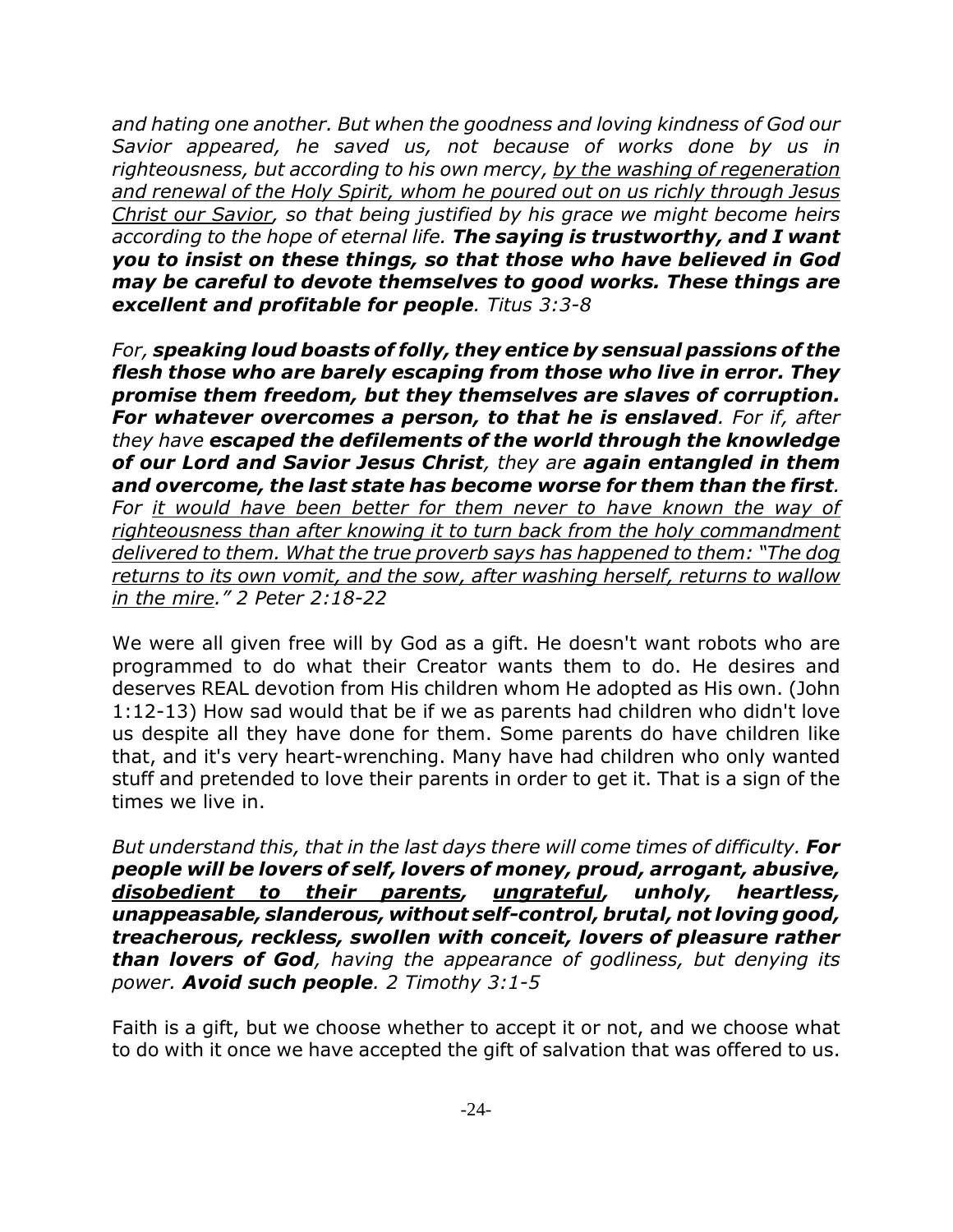(Eph. 2:8-10, 1Tim. 2:1-7, 2Pet. 3:9) We can do nothing to earn, deserve or repay Jesus for His gift to us of eternal life. However, there are rewards are given in the next life according to the way we exercised the measure of faith we received from our Lord and Master in this one. (Luke 17:5, Luke 11:12-13) The rewards were promised to those who LOVE Jesus (1Cor. 2:6-10), and that is determined by how we SHOW it. "God knows what's in our hearts" and so do those around us based on what works its way out from inside of us. (Matt. 15:19, Matt. 7:15-20) Are we lukewarm or on fire for God? (Rev. 3:14-22)

*For by the grace given to me I say to everyone among you not to think of himself more highly than he ought to think, but to think with sober judgment, each according to the measure of faith that God has assigned. For as in one body we have many members, and the members do not all have the same function, so we, though many, are one body in Christ, and individually members one of another. Having gifts that differ according to the grace given to us, let us use them: if prophecy, in proportion to our faith; if service, in our serving; the one who teaches, in his teaching; the one who exhorts, in his exhortation; the one who contributes, in generosity; the one who leads, with zeal; the one who does acts of mercy, with cheerfulness. Romans 12:3-8*

Whoever says that everyone receives the same reward in eternity is confusing salvation with rewards. The vineyard workers (also see Matt. 9:35-38) who reported for work (symbolizing that they believed and accepted the master's offer, and followed through on it by showing up, unlike the "bad" son in Matt. 21:28-32 who SAID he would work, but didn't). Some workers didn't receive and accept the offer early in the day as others did, so they only "worked" for a short time–like the thief on the cross (even he has a testimony that everyone who reads the Bible hears). However, all were "paid" the same (salvation). (Matt. 20:1-16) The thief on the cross acknowledged Jesus as Lord by asking to be remembered when He came into His kingdom. Only the Holy Spirit can impart that faith (but we must humble ourselves and receive it - 1Cor. 1:18-31, 1Cor. 3:18-20, Jam. 2:5, Matt. 11:25-26), and the other thief apparently did not accept and receive that gift before he died a short time later. So far as we know, he died in unbelief, still in his sins. (John 8:24) That is one of the saddest things ever, to have that last minute chance and the example of the other thief, and to pass it by.

*One of the criminals who were hanged railed at him, saying, "Are you not the Christ? Save yourself and us!" But the other rebuked him, saying, "Do you not fear God, since you are under the same sentence of condemnation? And we indeed justly, for we are receiving the due reward of our deeds; but this man*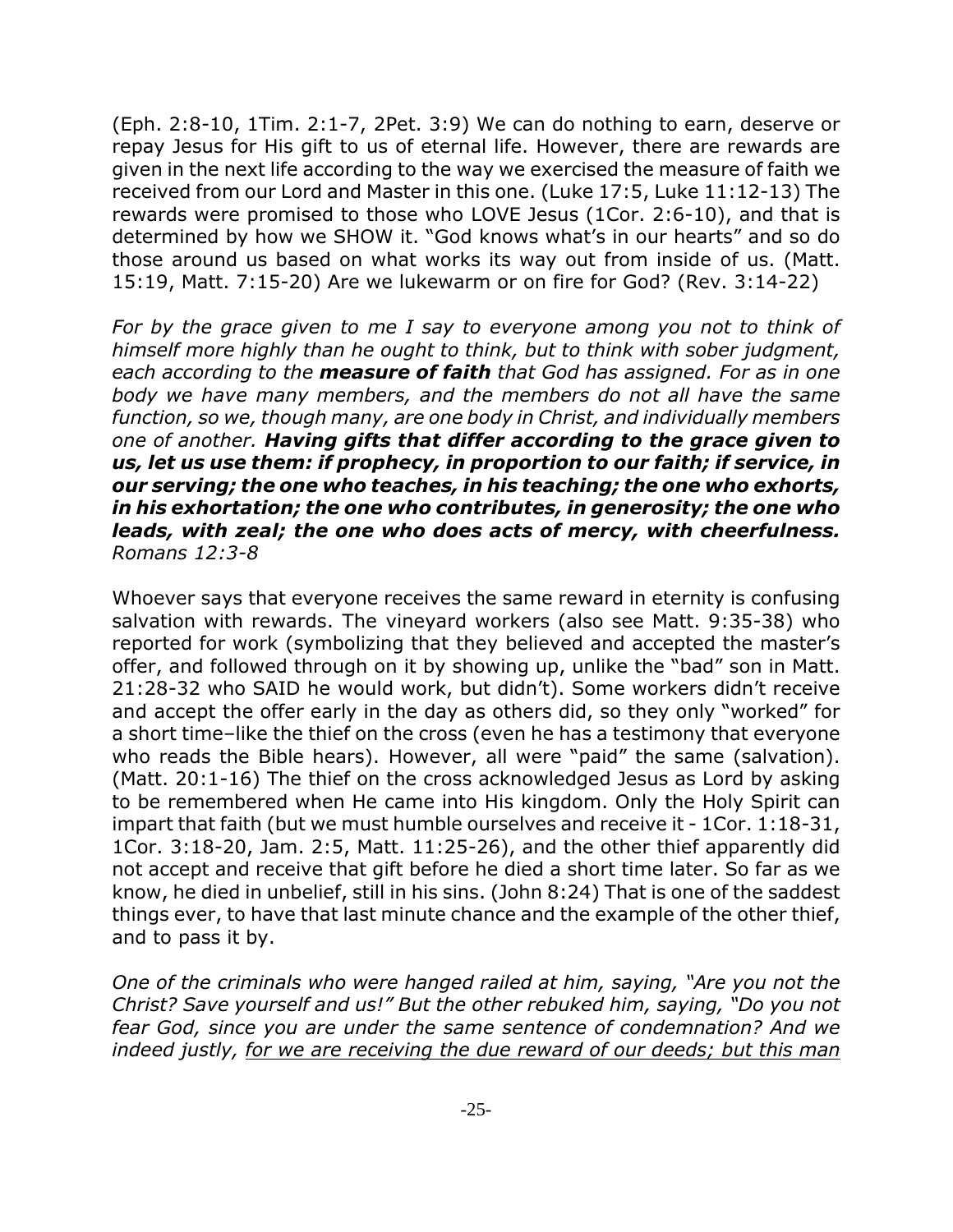*has done nothing wrong." And he said, "Jesus, remember me when you come into your kingdom." And he said to him, "Truly, I say to you, today you will be with me in Paradise." Luke 23:39-43*

Will the thief on the cross (who suffered for his own sins) be given the exact same reward as someone like Stephen, who was stoned to death because of his testimony about Christ, or any of the apostles who died for the same reason? I don't think so, but he will be happy not to perish, nevertheless. Jesus told a parable in Matt. 25:14-30 about servants whose Lord gave them talents (gifts of the Spirit - 1Cor. 12-14) before leaving and returning were rewarded according to how they used their gifts to their Lord's profit (His glory and increase in "harvest" of souls). We are not rewarded for suffering due to our own misdeeds.

*For this is a gracious thing, when, mindful of God, one endures sorrows while suffering unjustly. For what credit is it if, when you sin and are beaten for it, you endure? But if when you do good and suffer for it you endure, this is a gracious thing in the sight of God. For to this you have been called, because Christ also suffered for you, leaving you an example, so that you might follow in his steps. He committed no sin, neither was deceit found in his mouth. When he was reviled, he did not revile in return; when he suffered, he did not threaten, but continued entrusting himself to him who judges justly. He himself bore our sins in his body on the tree, that we might die to sin and live to righteousness. By his wounds you have been healed. For you were straying like sheep, but have now returned to the Shepherd and Overseer of your souls. 1 Peter 2:19-25*

*Beloved, do not be surprised at the fiery trial when it comes upon you to test you, as though something strange were happening to you. But rejoice insofar as you share Christ's sufferings, that you may also rejoice and be glad when his glory is revealed. If you are insulted for the name of Christ, you are blessed, because the Spirit of glory and of God rests upon you. But let none of you suffer as a murderer or a thief or an evildoer or as a meddler. Yet if anyone suffers as a Christian, let him not be ashamed, but let him glorify God in that name. For it is time for judgment to begin at the household of God; and if it begins with us, what will be the outcome for those who do not obey the gospel of God? And "If the righteous is scarcely saved, what will become of the ungodly and the sinner?" Therefore let those who suffer according to God's will entrust their souls to a faithful Creator while doing good. 1 Peter 4:12-19*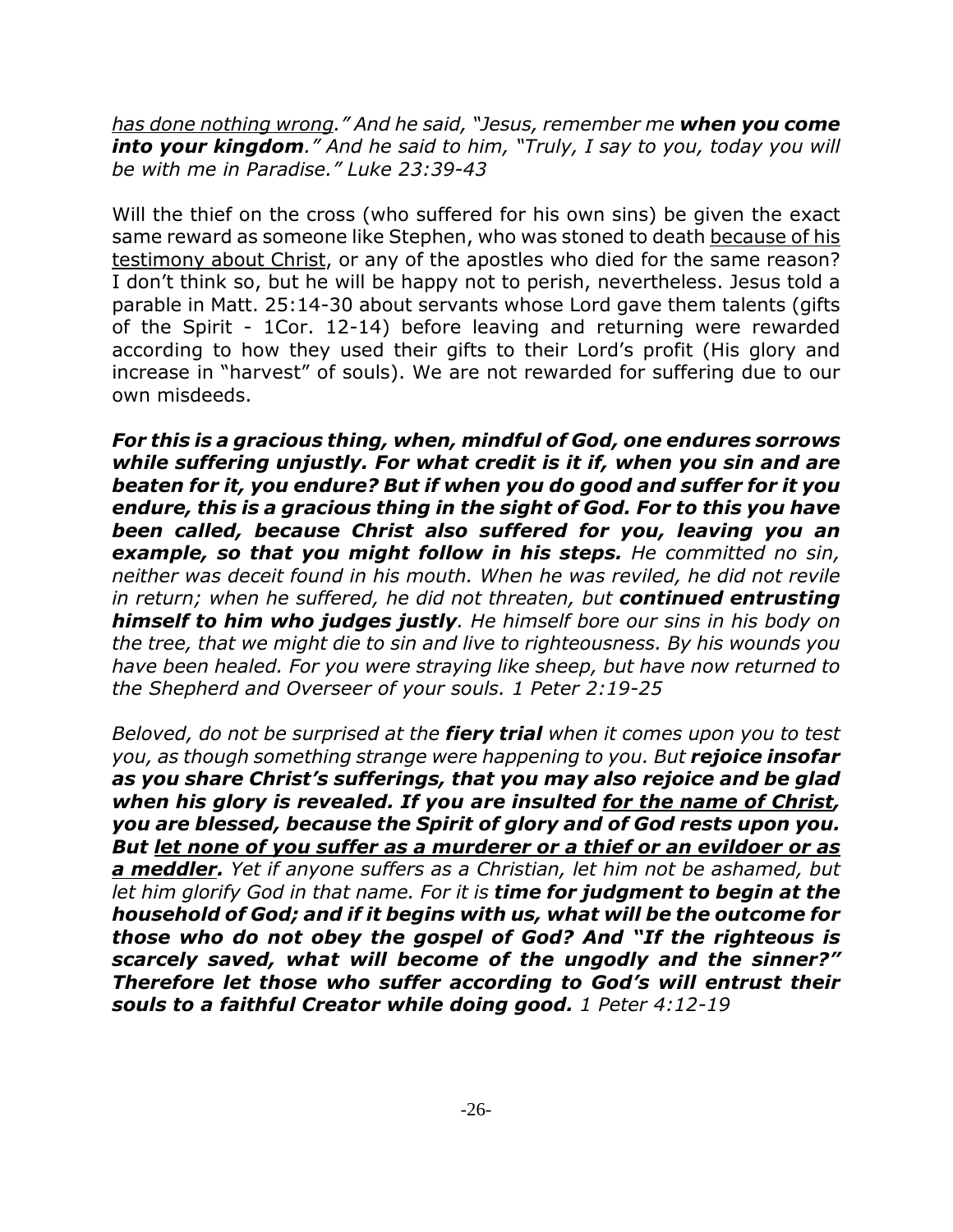The servant in the parable who "hid his light under a bushel" (who didn't trust in the good and just nature of his Lord), had his talent (gifts of the Spirit originally given to him) given to someone else who already had more than he did, but who used what he had been given to the utmost. This MATTERS and we WILL care if this happens to US. It's not as bad as hearing "I don't know you" or "I never knew you," but how could it be anything else than humiliating and heartbreaking to stand before the One who gave His LIFE for us and have it revealed to EVERYONE the LACK OF LOVE that we had for Him in return? (Luke 8:4-18) To see our "works" burned up because we loved the same things unsaved people do and feared the same things those who have no trust in God fear?

*According to the grace of God given to me, like a skilled master builder I laid a foundation, and someone else is building upon it. Let each one take care how he builds upon it. For no one can lay a foundation other than that which is laid, which is Jesus Christ. Now if anyone builds on the foundation with gold, silver, precious stones, wood, hay, straw—each one's work will become manifest, for the Day will disclose it, because it will be revealed by fire, and the fire will test what sort of work each one has done. If the work that anyone has built on the foundation survives, he will receive a reward. If anyone's work is burned up, he will suffer loss, though he himself will be saved, but only as through fire. 1 Corinthians 3:10-15*

# *If in Christ we have hope in this life only, we are of all people most to be pitied. 1 Corinthians 15:19*

Jesus told his disciples that whoever gives up everything to serve Him will be rewarded in the next life many times over. It's interesting how He said "hundredfold," just as He did in the Parable of the Sower for the seed sown in good soil, isn't it? It's also interesting how the uselessness of pursuing riches when seeking the kingdom of God is once more pointed out.

*And Jesus said to his disciples, "Truly, I say to you, only with difficulty will a rich person enter the kingdom of heaven. Again I tell you, it is easier for a camel to go through the eye of a needle than for a rich person to enter the kingdom of God." When the disciples heard this, they were greatly astonished, saying, "Who then can be saved?" But Jesus looked at them and said, "With man this is impossible, but with God all things are possible." Then Peter said in reply, "See, we have left everything and followed you. What then will we have?" Jesus said to them, "Truly, I say to you, in the new world, when the Son of Man will sit on his glorious throne, you who have followed me will also sit on twelve thrones, judging the twelve tribes of Israel. And everyone who has left*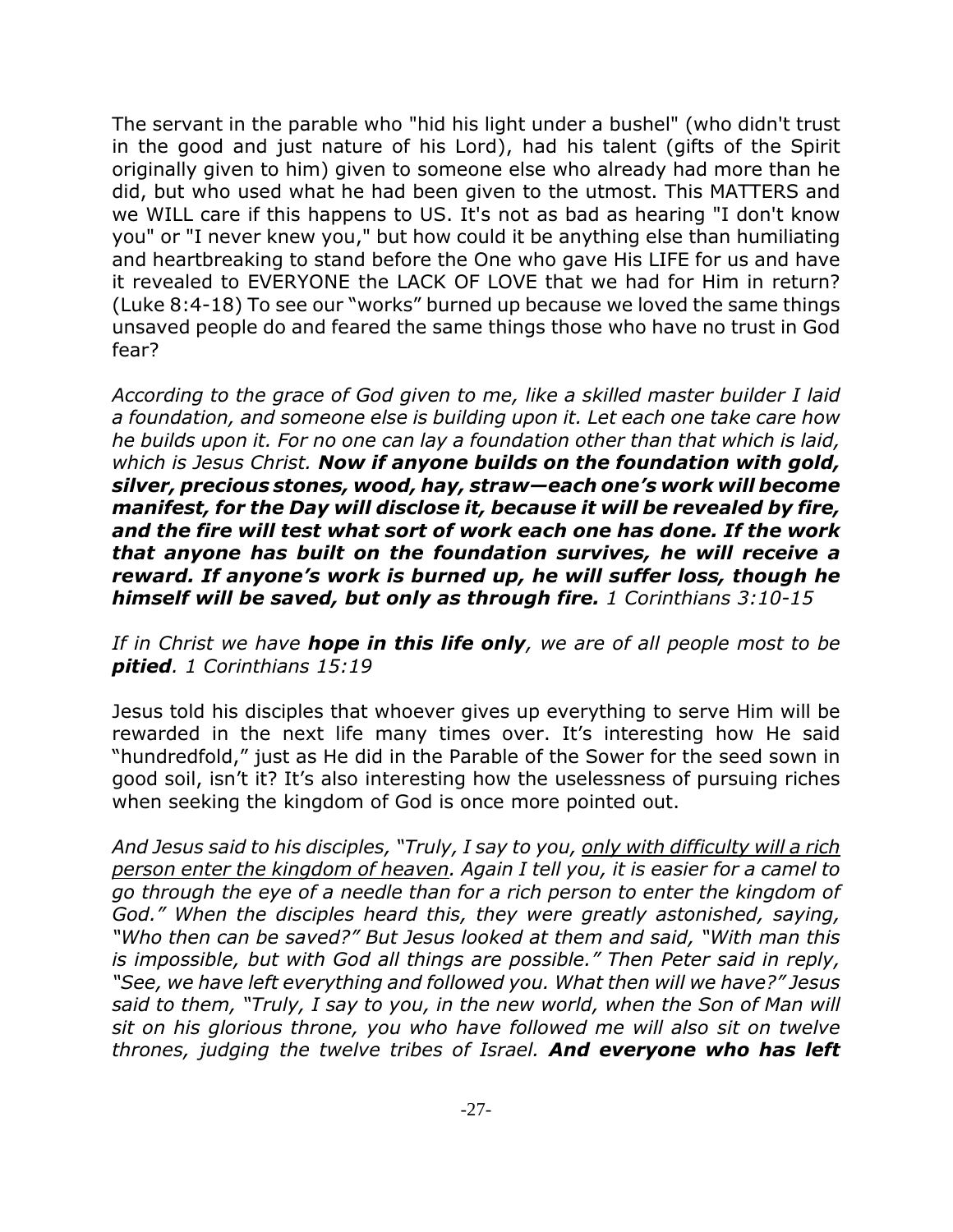*houses or brothers or sisters or father or mother or children or lands, for my name's sake, will receive a hundredfold and will inherit eternal life. But many who are first will be last, and the last first. Matthew 19:23-30*

*"Hear then the parable of the sower: When anyone hears the word of the kingdom and does not understand it, the evil one comes and snatches away what has been sown in his heart. This is what was sown along the path. As for what was sown on rocky ground, this is the one who hears the word and immediately receives it with joy, yet he has no root in himself, but endures for a while, and when tribulation or persecution arises on account of the word, immediately he falls away. As for what was sown among thorns, this is the one who hears the word, but the cares of the world and the deceitfulness of riches choke the word, and it proves unfruitful. As for what was sown on good soil, this is the one who hears the word and understands it. He indeed bears fruit and yields, in one case a hundredfold, in another sixty, and in another thirty." Matthew 13:18-23*

*According to the grace of God given to me, like a skilled master builder I laid a foundation, and someone else is building upon it. Let each one take care how he builds upon it. For no one can lay a foundation other than that which is laid, which is Jesus Christ. Now if anyone builds on the foundation with gold, silver, precious stones, wood, hay, straw—each one's work will become manifest, for the Day will disclose it, because it will be revealed by fire, and the fire will test what sort of work each one has done. If the work that anyone has built on the foundation survives, he will receive a reward. If anyone's work is burned up, he will suffer loss, though he himself will be saved, but only as through fire. 1 Corinthians 3:10-15*

In the examples of the *profitable* servants who invested their talents while their master was away (sound familiar?), there were varying rewards for varying levels of fruitfulness. We who are indwelt by the Holy Spirit have been given various gifts with which we serve our Lord and King, using them to build up the Body of Christ. (1Cor. 14:12, Eph. 4:11-16)

*"For it will be like a man going on a journey, who called his servants and entrusted to them his property. To one he gave five talents, to another two, to another one, to each according to his ability. Then he went away. He who had received the five talents went at once and traded with them, and he made five talents more. So also he who had the two talents made two talents more. But he who had received the one talent went and dug in the ground and hid his master's money. Now after a long time the master of those servants came and settled accounts with them. And he who had received the five*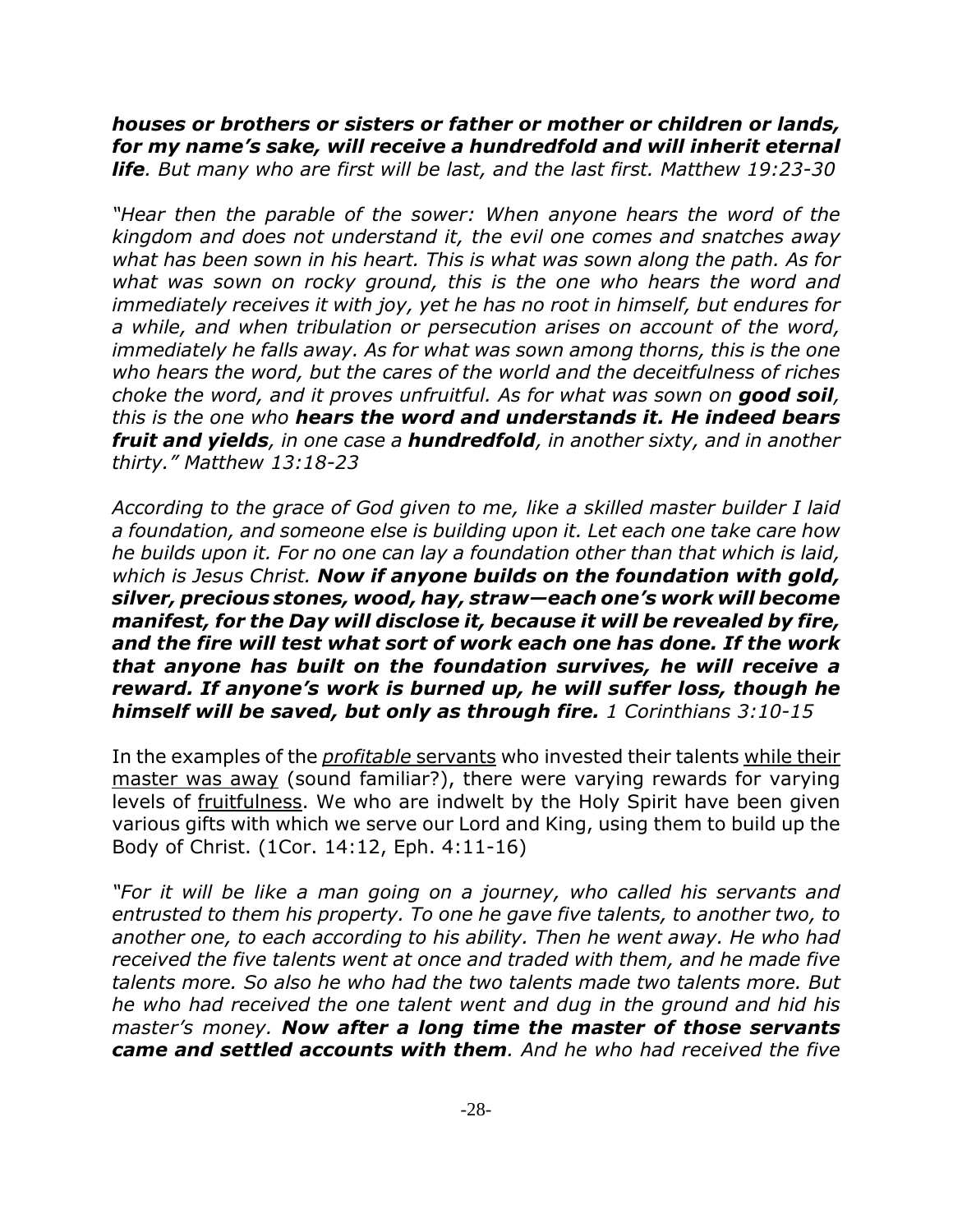*talents came forward, bringing five talents more, saying, 'Master, you delivered to me five talents; here I have made five talents more.' His master said to him, 'Well done, good and faithful servant. You have been faithful over a little; I will set you over much. Enter into the joy of your master.' And he also who had the two talents came forward, saying, 'Master, you delivered to me two talents; here I have made two talents more.' His master said to him, 'Well done, good and faithful servant. You have been faithful over a little; I will set you over much. Enter into the joy of your master.' He also who had received the one talent came forward, saying, 'Master, I knew you to be a hard man, reaping where you did not sow, and gathering where you scattered no seed, so I was afraid, and I went and hid your talent in the ground. Here you have what is yours.' But his master answered him, 'You wicked and slothful servant! You knew that I reap where I have not sown and gather where I scattered no seed? Then you ought to have invested my money with the bankers, and at my coming I should have received what was my own with interest. So take the talent from him and give it to him who has the ten talents. For to everyone who has will more be given, and he will have an abundance. But from the one who has not, even what he has will be taken away. And cast the worthless servant into the outer darkness. In that place there will be weeping and gnashing of teeth.'" Matthew 25:14-30*

*Now there are varieties of gifts, but the same Spirit; and there are varieties of service, but the same Lord; and there are varieties of activities, but it is the same God who empowers them all in everyone. To each is given the manifestation of the Spirit for the common good. For to one is given through the Spirit the utterance of wisdom, and to another the utterance of knowledge according to the same Spirit, to another faith by the same Spirit, to another gifts of healing by the one Spirit, to another the working of miracles, to another prophecy, to another the ability to distinguish between spirits, to another various kinds of tongues, to another the interpretation of tongues. All these are empowered by one and the same Spirit, who apportions to each one individually as he wills. 1 Corinthians 12:4-11*

God said that because of His great patience and mercy, foolish people start to thinking as though He's like them. They think that just because He doesn't immediately punish infractions, that He now "doesn't see" our sin or doesn't mind it. (See Acts 5:1-11, Acts 17:30-31, Rom. 3:23-26) He also told us that He sends rain on the both the good and the wicked, and He only disciplines HIS OWN children. He tolerates vessels of wrath patiently until their time comes to be destroyed. He even uses them for His own purposes of refining and purifying His own people. He told us how to be a worthy vessel for service in His household. We must cleanse ourselves of the filth of this world. (2Pet. 2:19-22,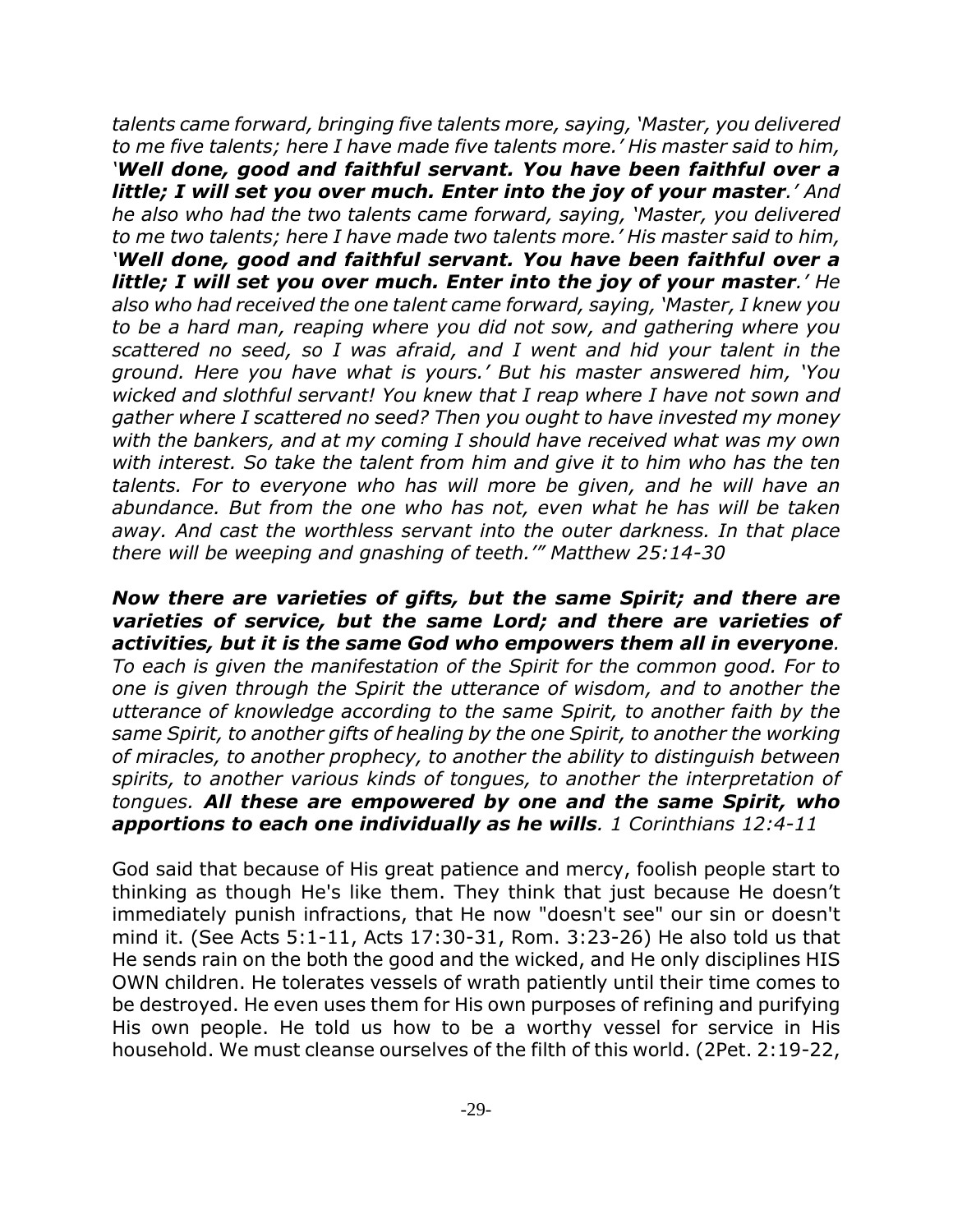1Cor. 15:33-34, Jam. 1:27, 1John 2:15, Jam. 4:4) We are to be holy because He is holy and we are His temple. (1Cor. 3:16-17) We are to HOLD FAST, even if His return appears to be DELAYED. (Luke 12:41-48, 2Pet. 3)

*"Sacrifice thank offerings to God, fulfill your vows to the Most High, and call on me in the day of trouble; I will deliver you, and you will honor me." But to the wicked person, God says: "What right have you to recite my laws or take my covenant on your lips? You hate my instruction and cast my words behind you. When you see a thief, you join with him; you throw in your lot with adulterers. You use your mouth for evil and harness your tongue to deceit. You sit and testify against your brother and slander your own mother's son. When you did these things and I kept silent, you thought I was exactly like you. But I now arraign you and set my accusations before you. "Consider this, you who forget God, or I will tear you to pieces, with no one to rescue you: Those who sacrifice thank offerings honor me, and to the blameless I will show my salvation." Psalm 50:14-23*

*O LORD, God of vengeance, O God of vengeance, shine forth! Rise up, O judge of the earth; repay to the proud what they deserve! O LORD, how long shall the wicked, how long shall the wicked exult? They pour out their arrogant words; all the evildoers boast. They crush your people, O LORD, and afflict your heritage. They kill the widow and the sojourner, and murder the fatherless; and they say, "The LORD does not see; the God of Jacob does not perceive." Understand, O dullest of the people! Fools, when will you be wise? He who planted the ear, does he not hear? He who formed the eye, does he not see? He who disciplines the nations, does he not rebuke? He who teaches man knowledge—the LORD—knows the thoughts of man, that they are but a breath. Blessed is the man whom you discipline, O LORD, and whom you teach out of your law, to give him rest from days of trouble, until a pit is dug for the wicked. For the LORD will not forsake his people; he will not abandon his heritage; for justice will return to the righteous, and all the upright in heart will follow it. Psalm 94:1-15*

*But who are you, O man, to answer back to God? Will what is molded say to its molder, "Why have you made me like this?" Has the potter no right over the clay, to make out of the same lump one vessel for honorable use and another for dishonorable use? What if God, desiring to show his wrath and to make known his power, has endured with much patience vessels of wrath prepared for destruction, in order to make known the riches of his glory for vessels of mercy, which he has prepared beforehand for glory—even us whom he has called, not from the Jews only but also from the*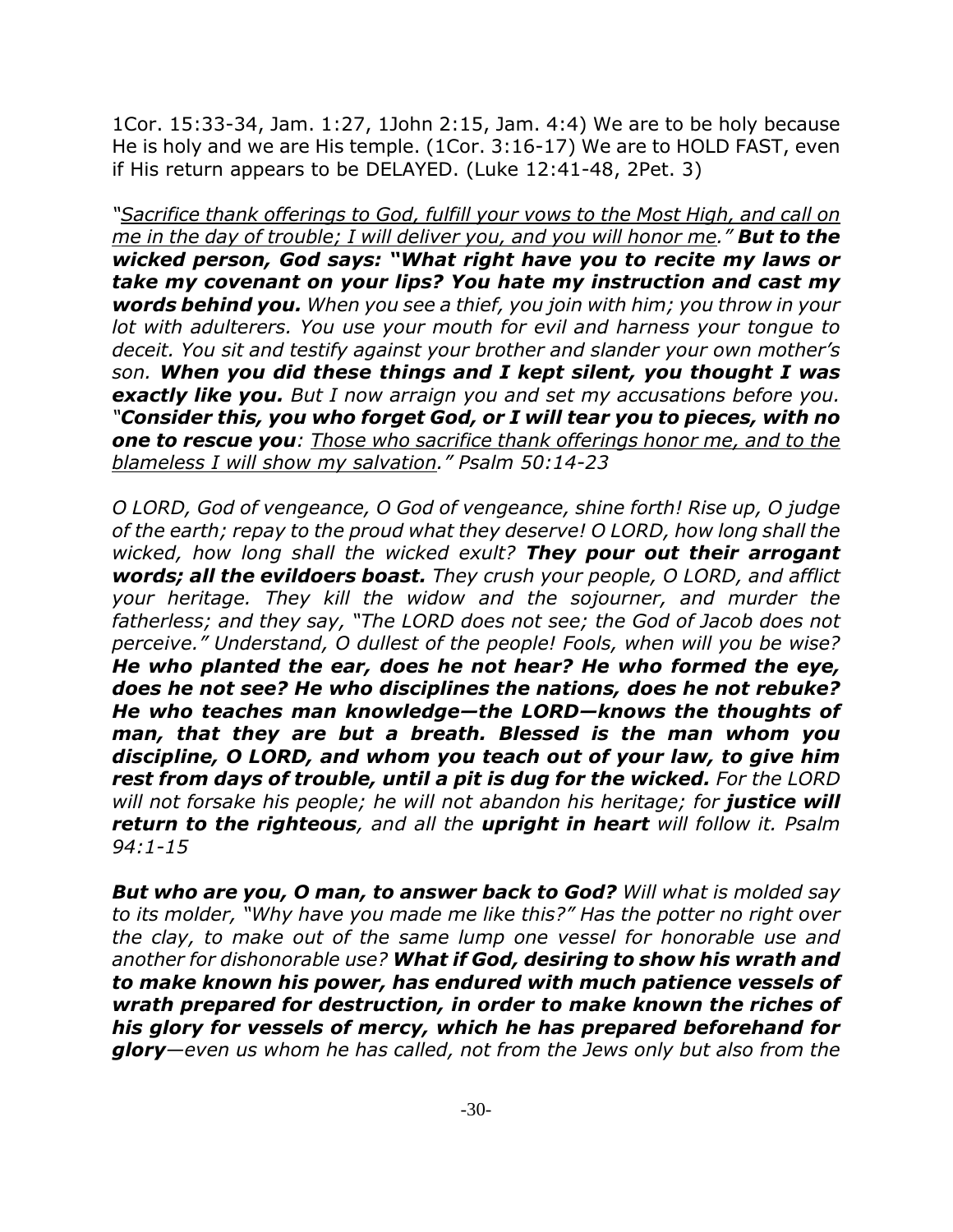*Gentiles? As indeed he says in Hosea, "Those who were not my people I will call 'my people,' and her who was not beloved I will call 'beloved.'" "And in the very place where it was said to them, 'You are not my people,' there they will be called 'sons of the living God.'" Romans 9:20-26*

*"You have heard that it was said, 'Love your neighbor and hate your enemy.' But I tell you, love your enemies and pray for those who persecute you, that you may be children of your Father in heaven. He causes his sun to rise on the evil and the good, and sends rain on the righteous and the unrighteous. If you love those who love you, what reward will you get? Are not even the tax collectors doing that? And if you greet only your own people, what are you doing more than others? Do not even pagans do that? Be perfect, therefore, as your heavenly Father is perfect." Matthew 5:43-48*

*Therefore, since we are surrounded by so great a cloud of witnesses, let us also lay aside every weight, and sin which clings so closely, and let us run with endurance the race that is set before us, looking to Jesus, the founder and perfecter of our faith, who for the joy that was set before him endured the cross, despising the shame, and is seated at the right hand of the throne of God. Consider him who endured from sinners such hostility against himself, so that you may not grow weary or fainthearted. In your struggle against sin you have not yet resisted to the point of shedding your blood. And have you forgotten the exhortation that addresses you as sons? "My son, do not regard lightly the discipline of the Lord, nor be weary when reproved by him. For the Lord disciplines the one he loves, and chastises every son whom he receives." It is for discipline that you have to endure. God is treating you as sons. For what son is there whom his father does not discipline? If you are left without discipline, in which all have participated, then you are illegitimate children and not sons. Besides this, we have had earthly fathers who disciplined us and we respected them. Shall we not much more be subject to the Father of spirits and live? For they disciplined us for a short time as it seemed best to them, but he disciplines us for our good, that we may share his holiness. For the moment all discipline seems painful rather than pleasant, but later it yields the peaceful fruit of righteousness to those who have been trained by it. Therefore lift your drooping hands and strengthen your weak knees, and make straight paths for your feet, so that what is lame may not be put out of joint but rather be healed. Strive for peace with everyone, and for the holiness without which no one will see the Lord. See to it that no one fails to obtain the grace of God; that no "root of bitterness" springs up and causes trouble, and by it many become defiled; that no one is sexually immoral or unholy like*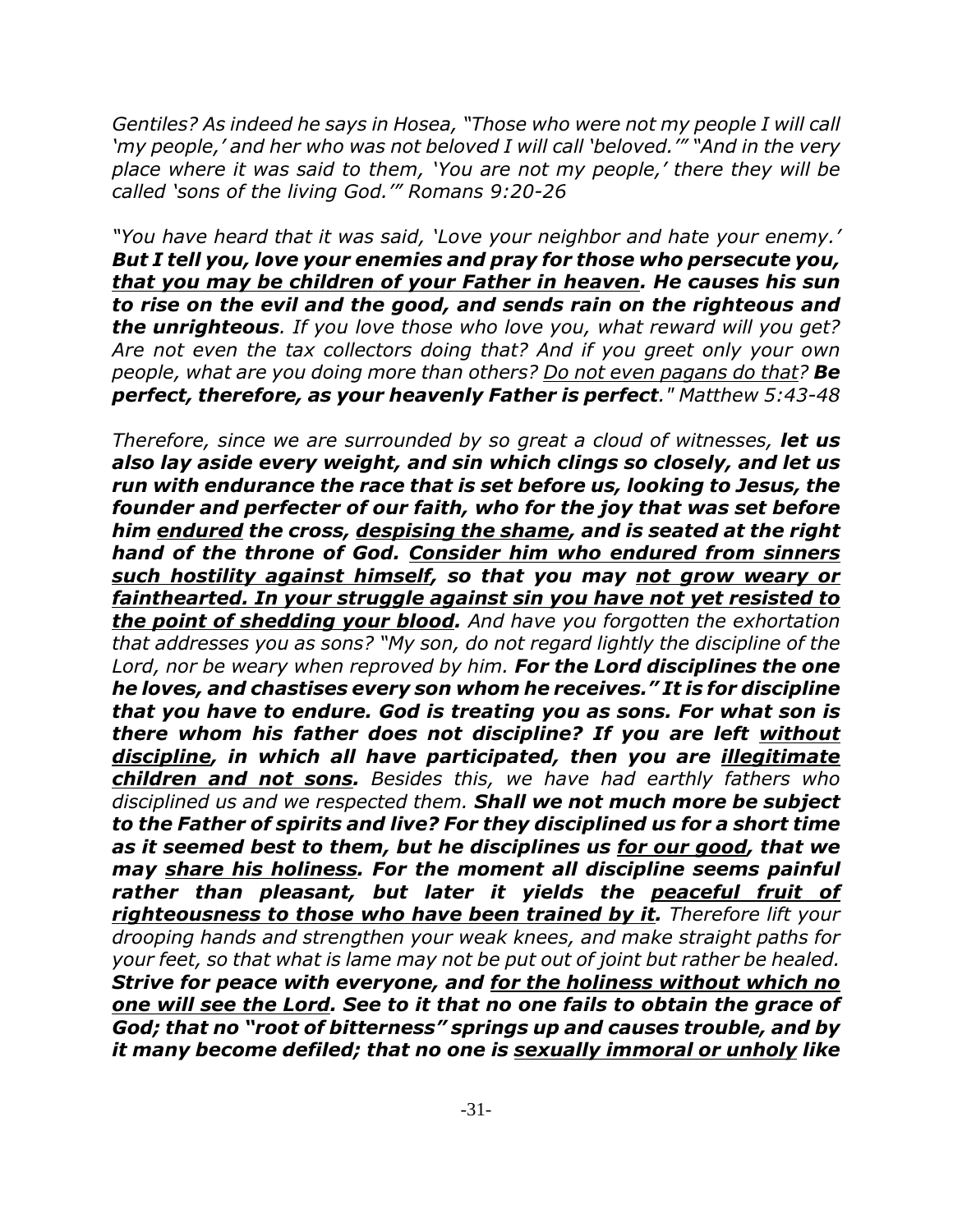*Esau, who sold his birthright for a single meal. For you know that afterward, when he desired to inherit the blessing, he was rejected, for he found no chance to repent, though he sought it with tears. For you have not come to what may be touched, a blazing fire and darkness and gloom and a tempest and the sound of a trumpet and a voice whose words made the hearers beg that no further messages be spoken to them. For they could not endure the order that was given, "If even a beast touches the mountain, it shall be stoned." Indeed, so terrifying was the sight that Moses said, "I tremble with fear." But you have come to Mount Zion and to the city of the living God, the heavenly Jerusalem, and to innumerable angels in festal gathering, and to the assembly of the firstborn who are enrolled in heaven, and to God, the judge of all, and to the spirits of the righteous made perfect, and to Jesus, the mediator of a new covenant, and to the sprinkled blood that speaks a better word than the blood of Abel. See that you do not refuse him who is speaking. For if they did not escape when they refused him who warned them on earth, much less will we escape if we reject him who warns from heaven. At that time his voice shook the earth, but now he has promised, "Yet once more I will shake not only the earth but also the heavens." This phrase, "Yet once more," indicates the removal of things that are shaken—that is, things that have been made—in order that the things that cannot be shaken may remain. Therefore let us be grateful for receiving a kingdom that cannot be shaken, and thus let us offer to God acceptable worship, with reverence and awe, for our God is a consuming fire. Hebrews 12:1-29*

*Finally, then, brothers, we ask and urge you in the Lord Jesus, that as you received from us how you ought to walk and to please God, just as you are doing, that you do so more and more. For you know what instructions we gave you through the Lord Jesus. For this is the will of God, your sanctification: that you abstain from sexual immorality; that each one of you know how to control his own body in holiness and honor, not in the passion of lust like the Gentiles who do not know God; that no one transgress and wrong his brother in this matter, because the Lord is an avenger in all these things, as we told you beforehand and solemnly warned you. For God has not called us for impurity, but in holiness. Therefore whoever disregards this, disregards not man but God, who gives his Holy Spirit to you. Now concerning brotherly love you have no need for anyone to write to you, for you yourselves have been taught by God to love one another, for that indeed is what you are doing to all the brothers throughout Macedonia. But we urge you, brothers, to do this more and more, and to aspire to live quietly, and to mind your own affairs, and to work with your hands, as we instructed you, so that you may walk properly before outsiders and be dependent on no one. 1 Thessalonians 4:1-12*